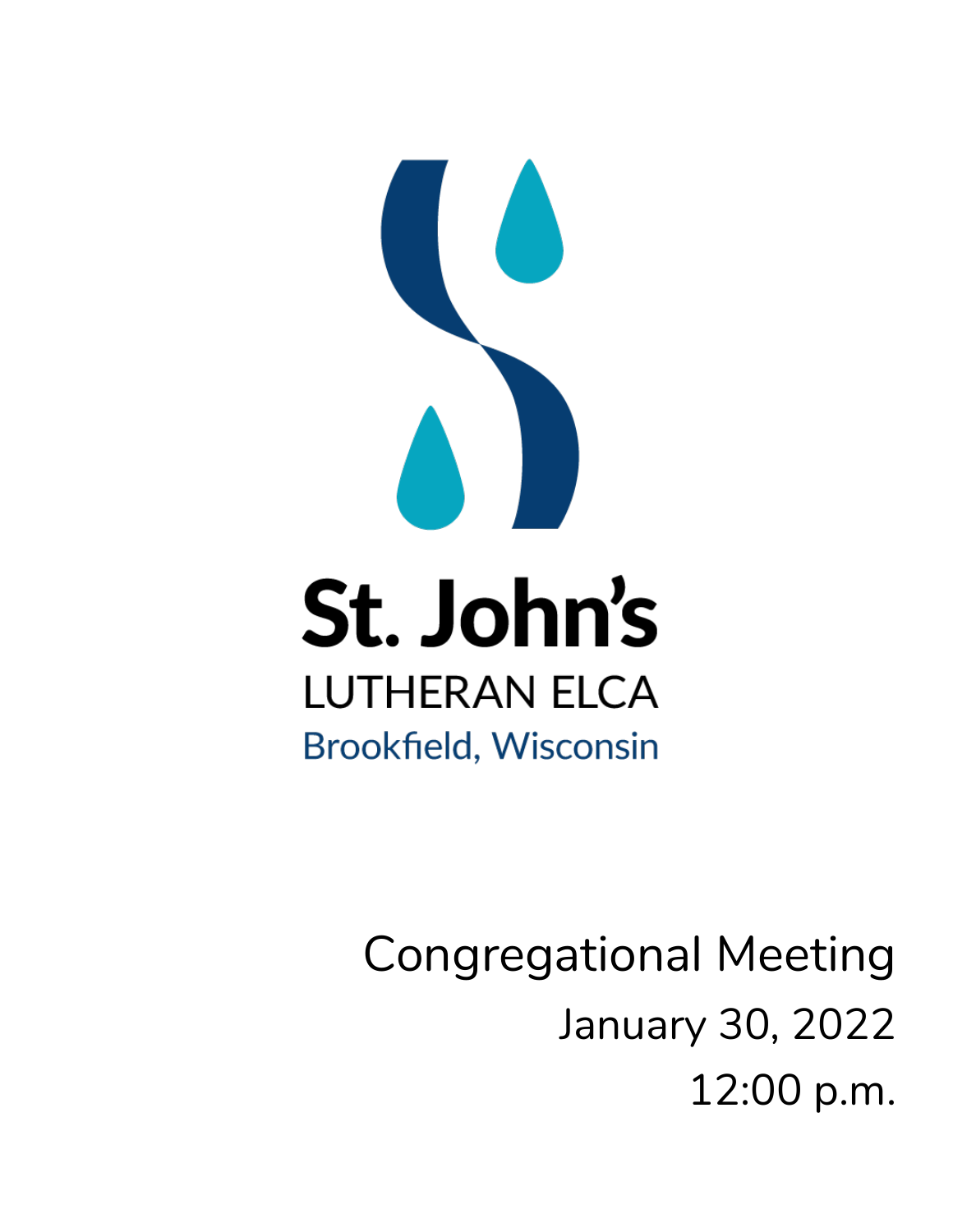# Table of Contents

 $\frac{1}{\sqrt{2}}\frac{1}{\sqrt{2}}\frac{1}{\sqrt{2}}\frac{1}{\sqrt{2}}\frac{1}{\sqrt{2}}\frac{1}{\sqrt{2}}\frac{1}{\sqrt{2}}\frac{1}{\sqrt{2}}\frac{1}{\sqrt{2}}\frac{1}{\sqrt{2}}\frac{1}{\sqrt{2}}\frac{1}{\sqrt{2}}\frac{1}{\sqrt{2}}\frac{1}{\sqrt{2}}\frac{1}{\sqrt{2}}\frac{1}{\sqrt{2}}\frac{1}{\sqrt{2}}\frac{1}{\sqrt{2}}\frac{1}{\sqrt{2}}\frac{1}{\sqrt{2}}\frac{1}{\sqrt{2}}\frac{1}{\sqrt{2}}$ 

 $\frac{1}{\sqrt{2}}$ 

| <b>Endowment Committee</b><br><b>Gifts and Memorials Committee</b><br><b>Memorial Garden</b><br>Preschool |  |
|-----------------------------------------------------------------------------------------------------------|--|
| <b>Groth Design Update</b><br><b>Transition Team Update</b>                                               |  |
|                                                                                                           |  |
|                                                                                                           |  |
|                                                                                                           |  |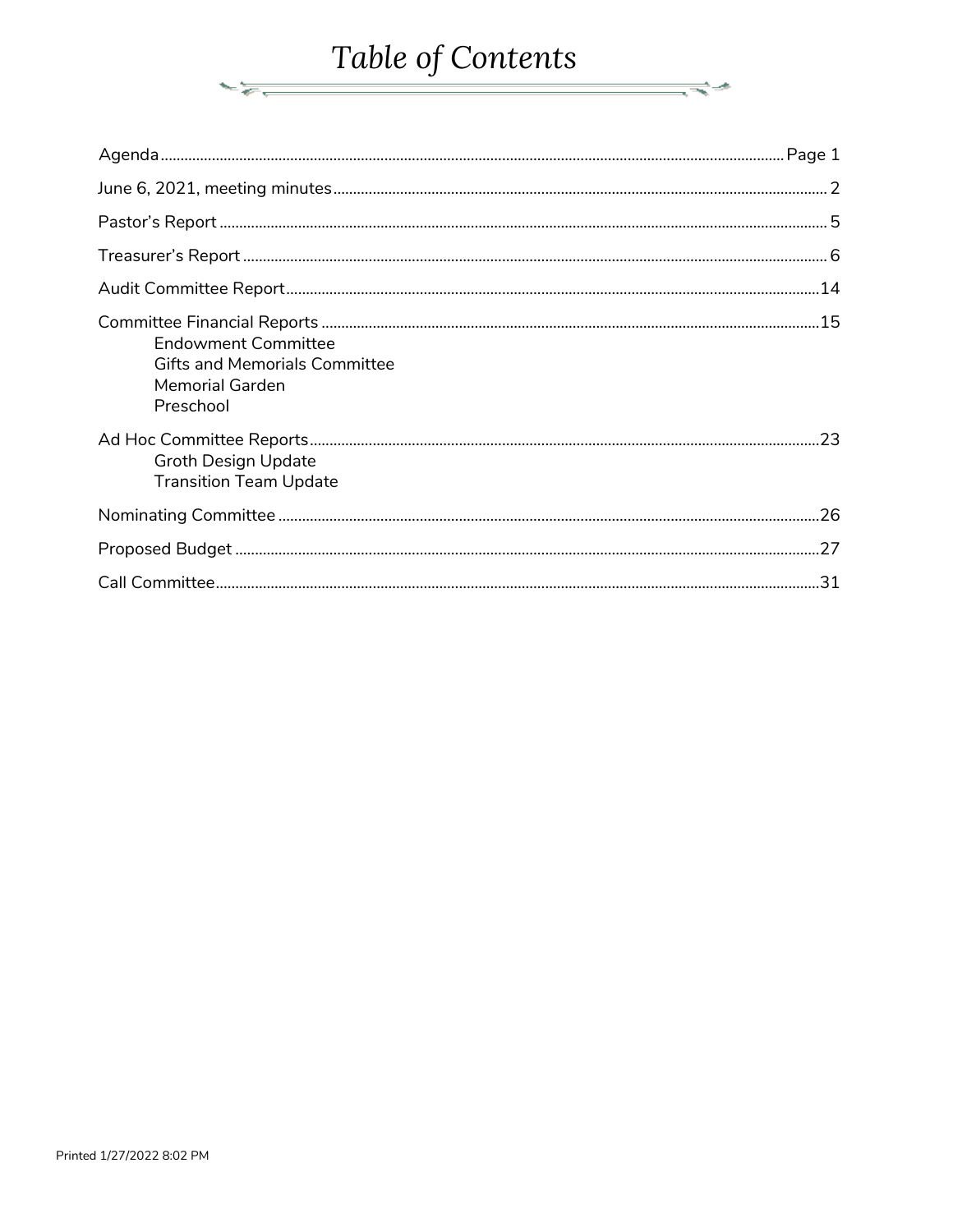## *Agenda*

ਵ≑≁

## St John's January Semi-Annual Meeting

## January 30, 2022

- ➢ Opening prayer
- ➢ Approval of minutes from June 6, 2021, meeting
- ➢ Pastor's report
- ➢ Treasurer's report
- ➢ Old business
	- Groth Design Group update

∼ਙਰ

- Transition Team update
- ➢ New business
	- Audit report
	- Committee financial reports
	- Council News
	- Election of Nominating Committee
	- Budget discussion and approval
	- Election of Call Committee
- ➢ Adjournment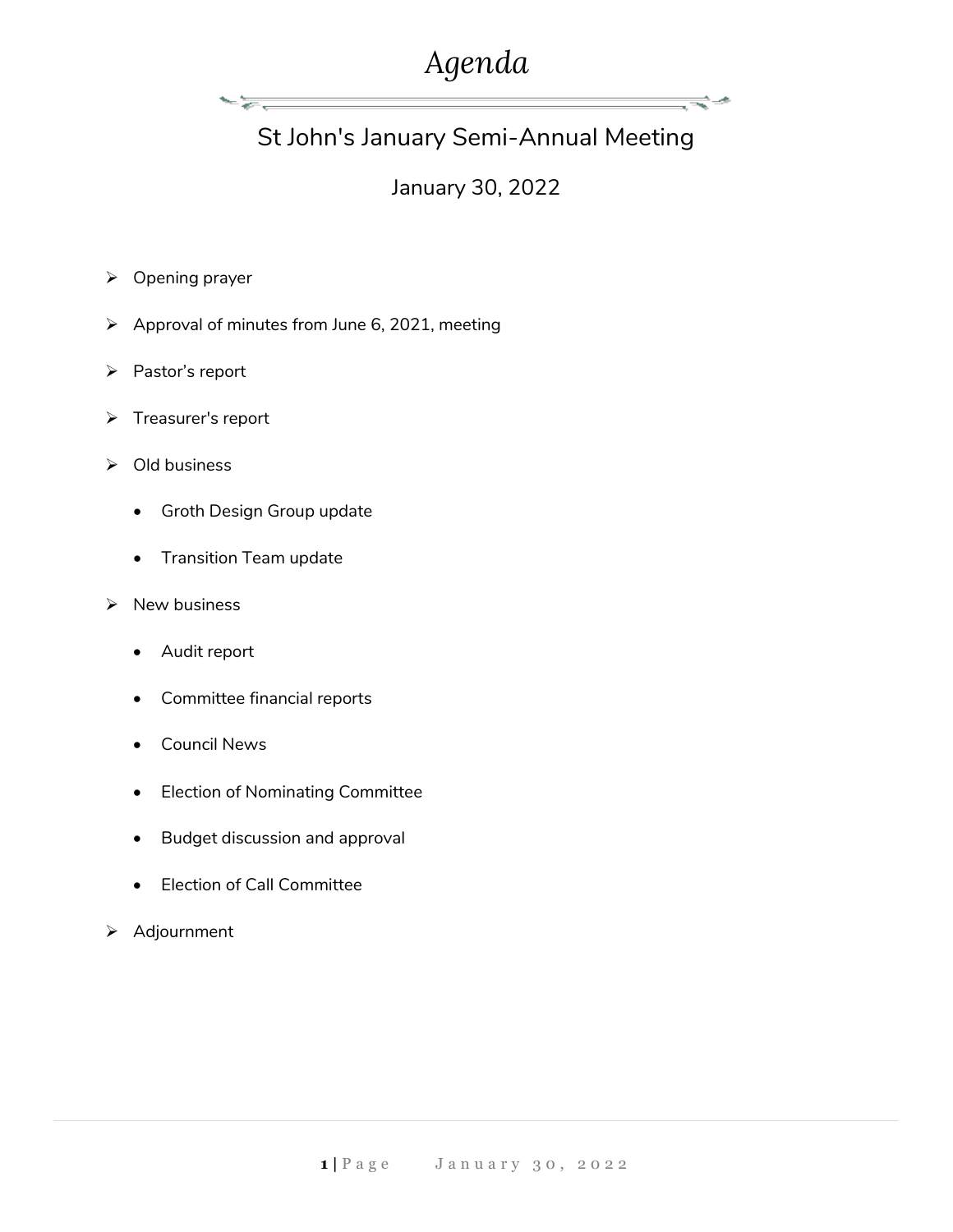

#### **St John's Annual Meeting Sunday, June 6, 2021**

The annual meeting was called to order at 10:32 am by St John's Council President Brian Zach Brian Zach- Meeting facilitator

- Opening prayer
- A thank you to both the staff and congregation of St John's for continued hard work and dedication to the church.
- Motion to adopt the June 6, 2021, Annual Meeting agenda
	- Dawn Williams moved adopting of the June 6, 2021, Annual Meeting agenda
	- Penny Holt seconds
	- No further discussion
	- Vote taken
	- Motion carried unanimously- agenda adopted
- Approval of the January 31, 2021, Annual Meeting Minutes
	- Tim Tollander moved approval of 01/31/21 meeting minutes
	- Keith Paukner seconds
	- No further discussion
	- Vote taken
	- Motion carried unanimously- minutes approved
	- Approval of the Treasurer's Report (page 14)
		- Keith Paukner moved approval of the Treasurer's Report
		- Gary Schettler seconds
		- No further discussion
		- Vote taken
		- Motion carried unanimously- Treasurer's Report approved
- Approval of the Pastor, Staff and Ministry Reports
	- Kathy Davis moved approval of the Pastor/Staff/Ministry Reports
	- Dawn Williams Seconds
	- No further discussion
	- Vote taken
	- Motion carried unanimously- Pastor/Staff/Ministry Reports approved
- Old Business
	- Transition Team- the Transition Team is continuing to monitor the Coronavirus pandemic and will communicate updates as warranted.
	- Groth Design- The Groth Design Team is planning on presenting the upcoming plans on the building improvements for St John's this upcoming fall.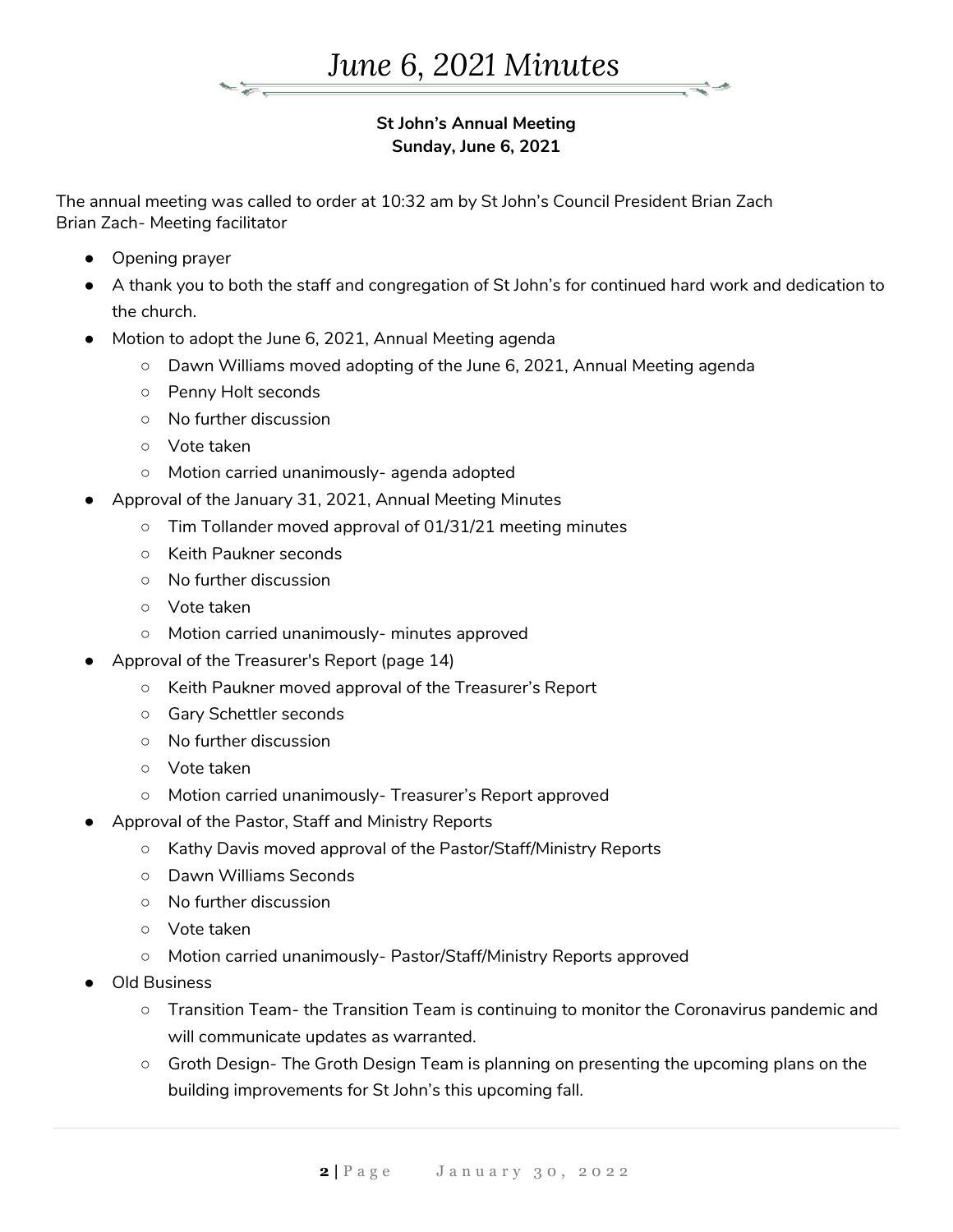- Question- In regard to the fall update, is this going to be a final plan or will the congregation have an input as to the design ideas?
	- Answer- Yes, there will be discussion groups that can provide inputs and suggestions for the Groth Design plans
- No further questions
- **New Business** 
	- Staff Updates
		- Stephanie Broussard has accepted and transitioned into the position as St John's Youth Ministry Coordinator
		- The Ministry Coordinator position is still vacant and the job description is being evaluated and reworked.
		- The Office Manager Position is still vacant
			- Diane is continuing to work 5-8 hours a week to help with the office duties
			- We have 3 other congregational members who continue to volunteer with the office duties
	- No further questions
- Pastoral Support
	- Pastor Frank Janzow is continuing to help with the pastoral support but is reevaluating his commitment every 6 months. Pastor Frank is looking to retire in the near future.
		- Pastor Frank is looking to help with focus groups and possible future book discussions.
	- St John's is starting to lay the groundwork for calling another pastor for St John's. This discussion will continue over the next year.
- Nominating Committee (page 40) \*Note- Due to the Congregational Meeting being held outside and the wind being a factor, no paper ballots were made available.
	- We have 4 council members whose terms are over and are leaving the church council: Dawn Williams, Gary Schettler, Barb Lange, and Jerry Hanson
	- We have 3 people who have been nominated to fill 3 of the 4 vacant positions: Keith Paukner-Vice President, Jim Morgan- At large, Kris Wasserman- At large. The Treasure Position is still currently vacant.
		- Jerry Hanson moved that the nominees for St John's Council be acclimated.
		- Phil Lange Seconds
	- $\circ$  It was asked that the nominees be introduced to the congregation and they stood up and were introduced.
		- No further discussion
		- Vote taken
		- Motion carried unanimously- New Council Members have been approved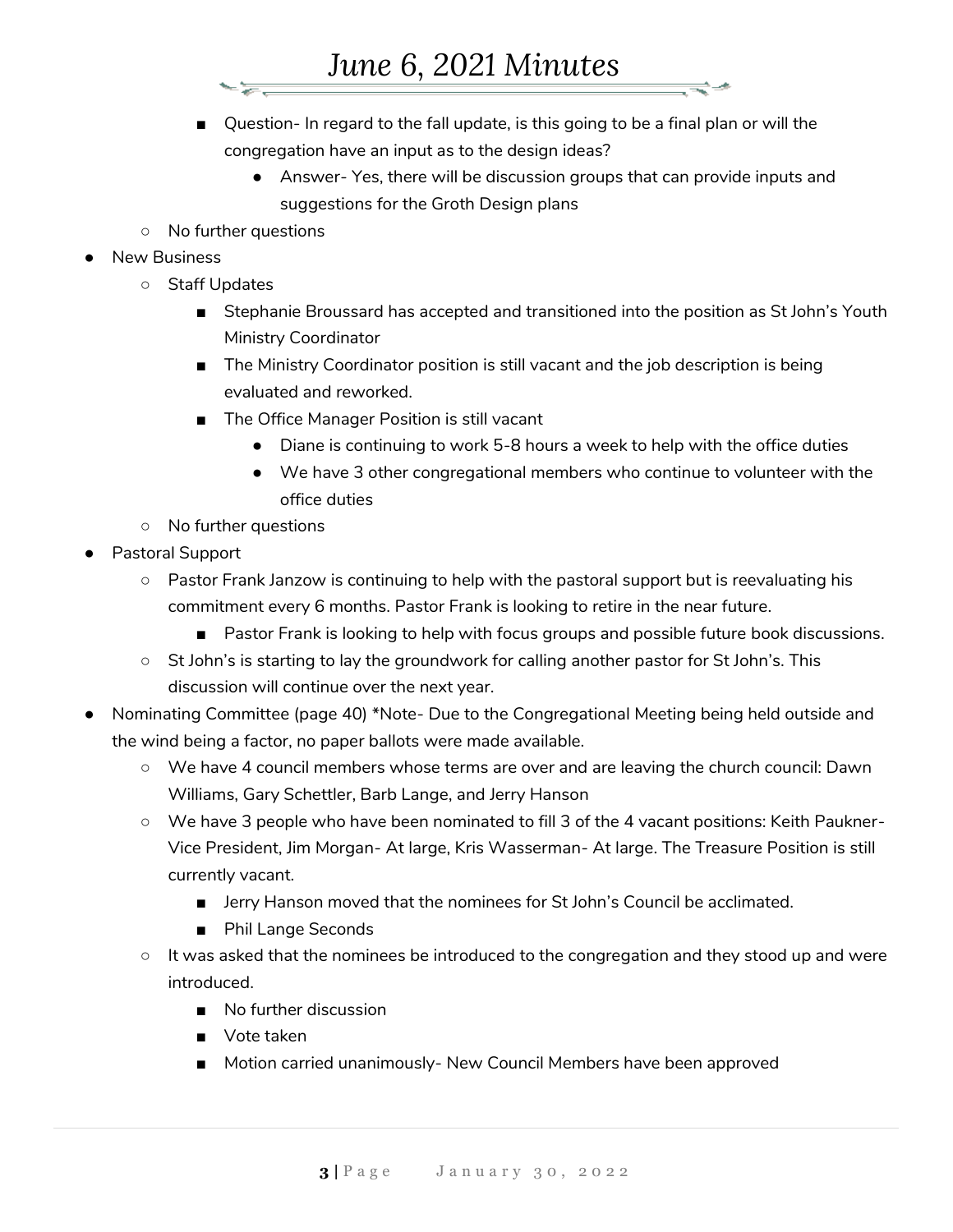*June 6, 2021 Minutes*

خيخ

- Closing Prayer by Pastor Brian
- Adjournment
	- Motion to adjourn made my Kathy Davis
	- Gary Schettler Seconds
	- Vote taken
	- Motion carried
	- Meeting adjourned at 11:23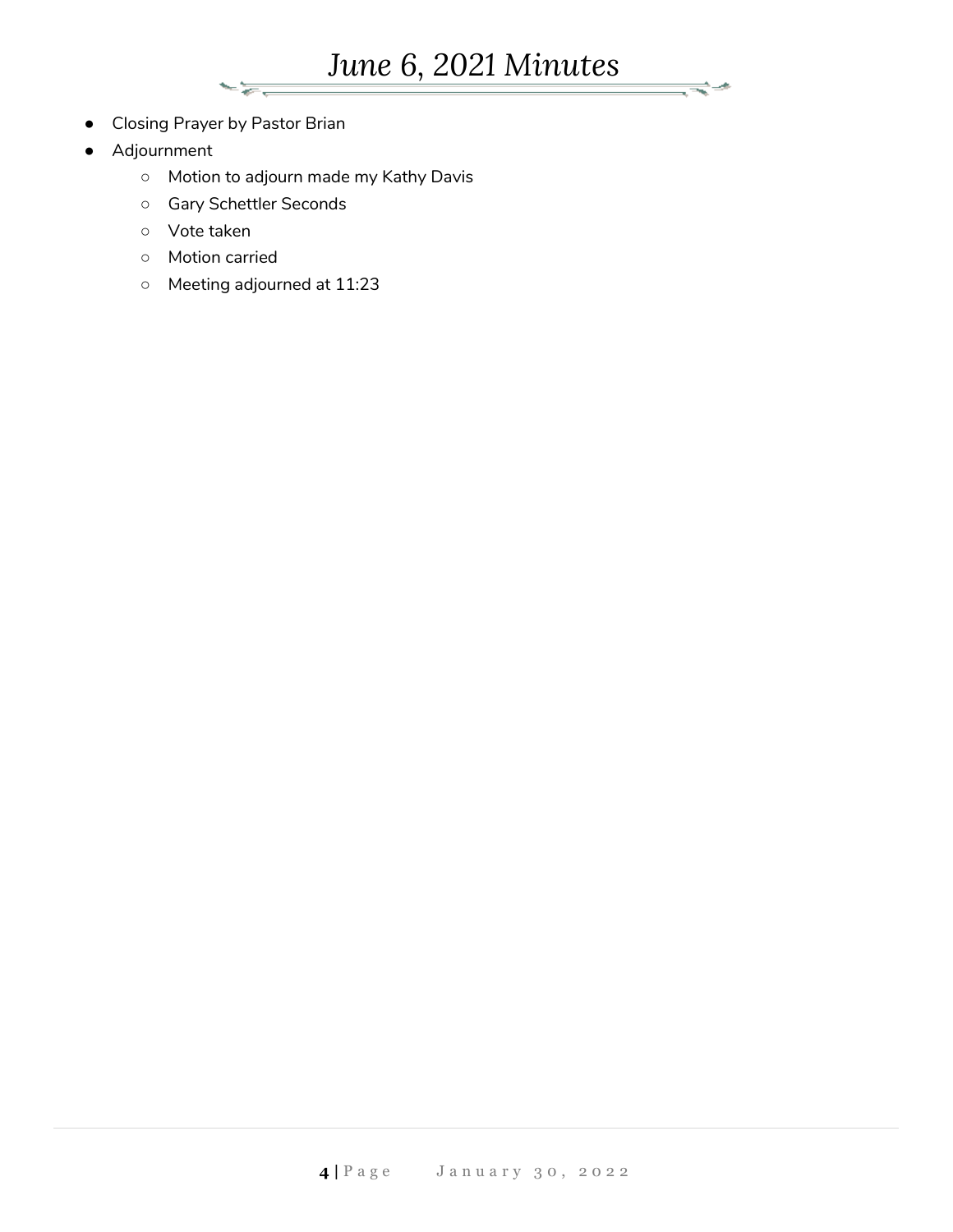## *Pastor's Report*

*Jesus tells a parable. "The kingdom of God is as if someone would scatter seed on the ground, and would sleep and rise night and day, and the seed would sprout and grow, he does not know how. The earth produces of itself, first the stalk, then the head, then the grain in the head. But when the grain is ripe, at once he goes in with his sickle, because the harvest has come."* Mark 4:26-29

Here we are, once again, in winter, preparing for the year ahead. We will plant the seeds for the mission and ministries of the church. In this congregational report you will find the budget, and more importantly, the goals and priorities that have been set by the Church Council. We will plant the seeds and see how the Holy Spirit will grow the church and prayerfully we will see the growth in our midst and in our community.

The first goal is to call an associate pastor who will oversee and be engaged in important ministries of our church; namely, youth and family ministries, Christian education and small group formation, along with worship and pastoral care. We believe that additional pastoral leadership and presence can strengthen the ministries with the strong direction and support for our staff and volunteers.

The second goal is to enhance the worship space by upgrading the sound and projector systems. The ingathering of our congregation in worship is essential to the vitality of our congregation and provides a meaningful way in which the gospel of Jesus Christ is preached in the Word, sung in our hymns, and celebrated in Holy Communion. It also enhances our abilities to provide high quality streaming and taping for those who cannot gather in person.

The third goal is to continue to grow our youth programming. This year, for instance, the ELCA youth gathering – a week-long event that occurs every three years—will be held in Minneapolis this summer. Previously over 30,000 youth, pastors, mentors, and chaperones converged to worship, learn, and serve together in life-changing ways. It is a powerful way in which to witness Christ and be transformed by the Holy Spirit.

We will plant the seeds and see how the grace and love of God will grow our faith together!

Pastor Brian Halverson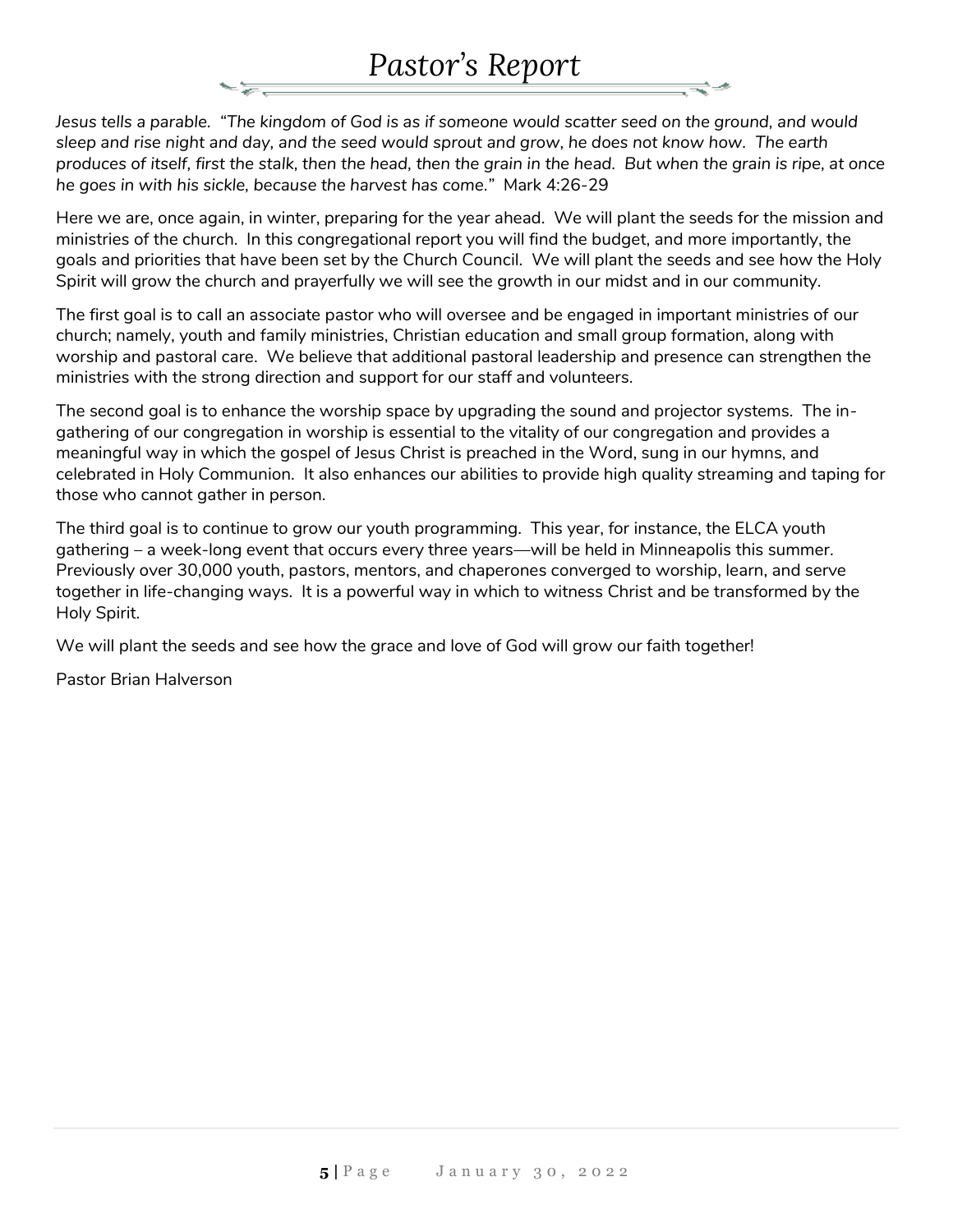**NE** 

## **BALANCE SHEET COMPARISON**

₹∸

Consolidated - December 2021

|                                | <b>Fund 01 -</b><br><b>GENERAL</b><br><b>FUND</b> | <b>Fund 02 -</b><br><b>MISSIONS</b> | <b>Fund 04 -</b><br><b>DESIGNATED</b> | <b>Total</b> | 12/31/20   |
|--------------------------------|---------------------------------------------------|-------------------------------------|---------------------------------------|--------------|------------|
| <b>ASSETS</b>                  |                                                   |                                     |                                       |              |            |
| <b>BANK ACCOUNTS</b>           |                                                   |                                     |                                       |              |            |
| <b>CHECKING ACCOUNTS</b>       |                                                   |                                     |                                       |              |            |
| Waukesha State Bank 3166       | \$28,703.95                                       | \$6,508.27                          | \$32,183.03                           | 67,395.25    | 136,721.73 |
| <b>SAVINGS ACCOUNTS</b>        |                                                   |                                     |                                       |              |            |
| Waukesha State Bank 4821       | \$0.00                                            | \$0.00                              | \$150,761.91                          | 150,761.91   | 34,689.24  |
| <b>Subtotal Bank Accounts</b>  | \$28,703.95                                       | \$6,508.27                          | \$182,944.94                          | 218, 157. 16 | 171,410.97 |
| <b>INVESTMENTS</b>             |                                                   |                                     |                                       |              |            |
| <b>BROKERAGE ACCOUNT</b>       |                                                   |                                     |                                       |              |            |
| Schwab 9498                    | \$11,871.29                                       | \$0.00                              | \$0.00                                | 11,871.29    | 11,870.00  |
| Computershare 0787             | \$9,755.20                                        | \$1,800.00                          | \$0.00                                | 11,555.20    |            |
| Subtotal Brokerage Account     | \$21,626.49                                       | \$1,800.00                          | \$0.00                                | 23,426.49    | 11,870.00  |
| CD'S                           |                                                   |                                     |                                       |              |            |
| Certa Investments 5761         | \$76,990.10                                       | \$956.96                            | \$79,265.15                           | 157,212.21   | 157,067.60 |
| Subtotal Investments           | \$98,616.59                                       | \$2,756.96                          | \$79,265.15                           | 180,638.70   | 168,937.60 |
| <b>TOTAL ASSETS</b>            | \$127,320.54                                      | \$9,265.23                          | \$262,210.09                          | 398,795.86   | 352,218.57 |
| <b>LIABILITIES</b>             |                                                   |                                     |                                       |              |            |
| OTHER CURRENT LIABILITIES      |                                                   |                                     |                                       |              |            |
| Credit Card - WSB              | \$775.00                                          | \$0.00                              | \$0.00                                | 775.00       | 4,695.00   |
| <b>TOTAL LIABILITIES</b>       | \$775.00                                          | \$0.00                              | \$0.00                                | 775.00       | 4,695.00   |
| <b>NET EQUITY</b>              |                                                   |                                     |                                       |              |            |
| <b>Unrestricted Net Assets</b> | \$126,545.09                                      | \$0.00                              | \$0.00                                | 126,545.09   |            |
| <b>MISSIONS</b>                |                                                   |                                     |                                       |              |            |
| <b>BENEVOLENCES</b>            |                                                   |                                     |                                       |              |            |
| Akeri/Menu Assistance          | \$0.00                                            | \$0.00                              | \$0.00                                | 0.00         |            |
| Bread for the World            | \$0.00                                            | \$206.00                            | \$0.00                                | 206.00       |            |
| El Salvador Scholarships       | \$0.00                                            | \$4,206.00                          | \$0.00                                | 4,206.00     |            |
| Greater Milwaukee Synod        | \$0.00                                            | $-$40.00$                           | \$0.00                                | $-40.00$     |            |
| <b>Hope Center Meals</b>       | \$0.00                                            | \$3,700.85                          | \$0.00                                | 3,700.85     |            |
| Jail Ministry                  | \$0.00                                            | \$1,192.38                          | \$0.00                                | 1,192.38     |            |
| Subtotal Benevolences          | \$0.00                                            | \$9,265.23                          | \$0.00                                | 9,265.23     |            |
| <b>Subtotal Missions</b>       | \$0.00                                            | \$9,265.23                          | \$0.00                                | 9,265.23     | 26,717.78  |
| <b>DESIGNATED FUNDS</b>        |                                                   |                                     |                                       |              |            |
| YOUTH                          |                                                   |                                     |                                       |              |            |
| <b>Children's Ministry</b>     | \$0.00                                            | \$0.00                              | \$300.00                              | 300.00       |            |
| Friends of Youth               | \$0.00                                            | \$0.00                              | \$8,584.05                            | 8,584.05     |            |
| Youth Fundraising              | \$0.00                                            | \$0.00                              | \$1,803.56                            | 1,803.56     |            |
| Events<br>Subtotal Youth       | \$0.00                                            | \$0.00                              | \$10,687.61                           | 10,687.61    | 2,120.37   |
| <b>INREACH</b>                 |                                                   |                                     |                                       |              |            |
| Good Samaritan Fund            | \$0.00                                            | \$0.00                              | \$3,323.52                            | 3,323.52     |            |
| Handbell Choir                 | \$0.00                                            | \$0.00                              | $-$143.95$                            | $-143.95$    |            |
| Interiors                      | \$0.00                                            | \$0.00                              | \$1,250.00                            | 1,250.00     |            |
| Music Fund                     | \$0.00                                            | \$0.00                              | \$4,484.44                            | 4,484.44     |            |
|                                |                                                   |                                     |                                       |              |            |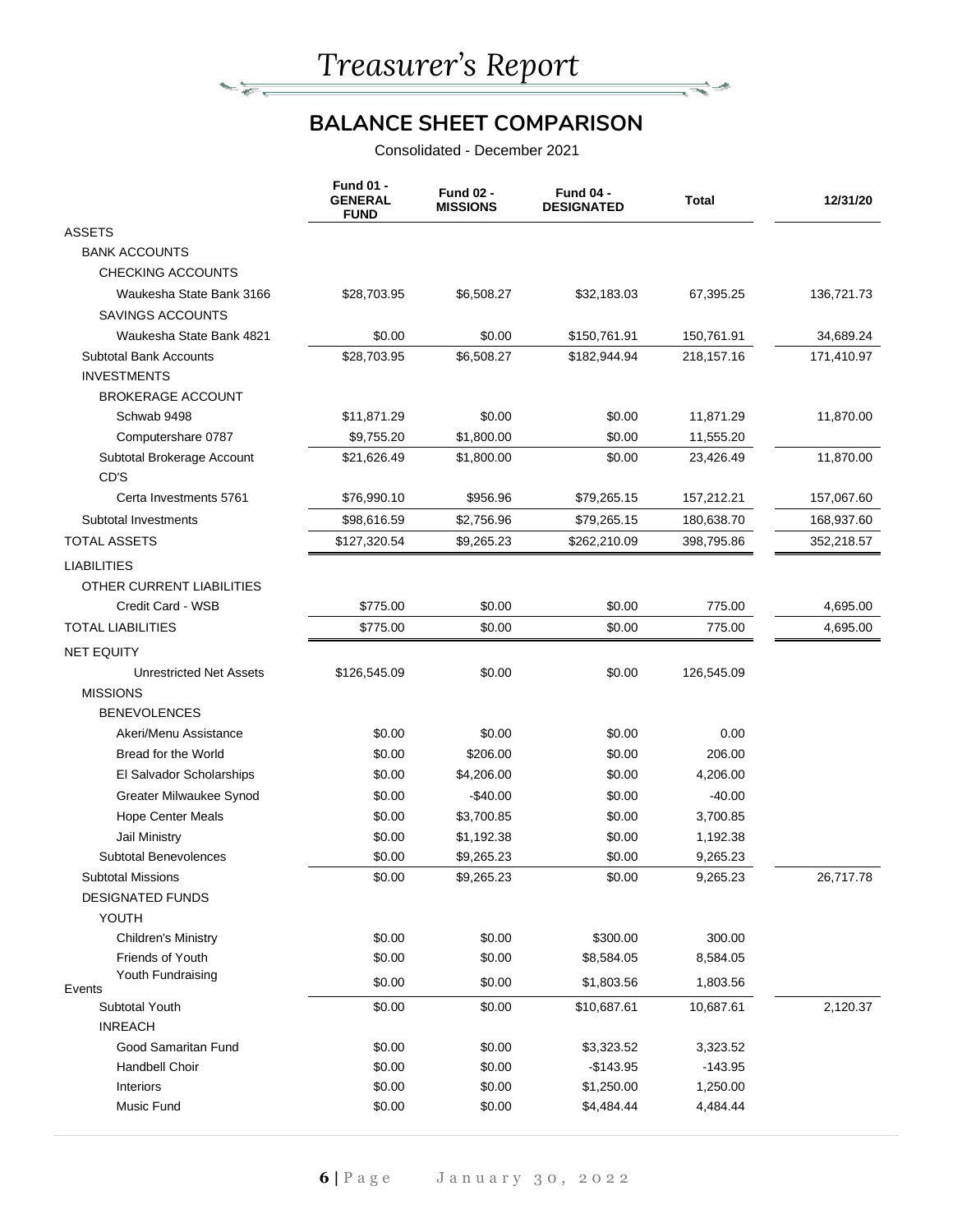| Organ Repair Fund               | \$0.00       | \$0.00     | \$1,244.00   | 1,244.00    |            |
|---------------------------------|--------------|------------|--------------|-------------|------------|
| Pastor's Discretion Fund        | \$0.00       | \$0.00     | \$2,332.74   | 2,332.74    |            |
| Pastor's Sabbatical             | \$0.00       | \$0.00     | \$2,700.60   | 2,700.60    |            |
| P/S Donations/Tuition           | \$0.00       | \$0.00     | \$2,745.90   | 2,745.90    |            |
| <b>Property Use</b>             | \$0.00       | \$0.00     | \$1,500.00   | 1,500.00    |            |
| <b>Technology Upgrades</b>      | \$0.00       | \$0.00     | \$723.18     | 723.18      |            |
| Subtotal Inreach                | \$0.00       | \$0.00     | \$20,160.43  | 20,160.43   | 114,574.04 |
| <b>OUTREACH</b>                 |              |            |              |             |            |
| <b>GENERAL</b>                  |              |            |              |             |            |
| Benevolences/Evangelism         | \$0.00       | \$0.00     | \$340.00     | 340.00      |            |
| <b>Blankets LWR</b>             | \$0.00       | \$0.00     | \$20.00      | 20.00       |            |
| Int'l Staff Travel              | \$0.00       | \$0.00     | \$2,593.82   | 2,593.82    |            |
| Loaves & Fishes                 | \$0.00       | \$0.00     | \$345.22     | 345.22      |            |
| <b>Lutheran Social Services</b> | \$0.00       | \$0.00     | $-$750.00$   | $-750.00$   |            |
| Refugee Fund                    | \$0.00       | \$0.00     | \$4,945.00   | 4,945.00    |            |
| Sunday School Offering          | \$0.00       | \$0.00     | \$1,795.61   | 1,795.61    |            |
| World Hunger/HungerAppeal       | \$0.00       | \$0.00     | $-$1,500.00$ | $-1,500.00$ |            |
| <b>Subtotal General</b>         | \$0.00       | \$0.00     | \$7,789.65   | 7,789.65    |            |
| <b>PARTNERSHIPS</b>             |              |            |              |             |            |
| Akeri/Menu Assistance           | \$0.00       | \$0.00     | $-$958.64$   | $-958.64$   |            |
| El Salvador - DaysForGirl       | \$0.00       | \$0.00     | \$871.00     | 871.00      |            |
| El Sal-Mission of Healing       | \$0.00       | \$0.00     | \$45.00      | 45.00       |            |
| El Salvador Scholarships        | \$0.00       | \$0.00     | \$44,365.17  | 44,365.17   |            |
| El Salvador - Travel            | \$0.00       | \$0.00     | \$5,013.93   | 5,013.93    |            |
| Greater Milwaukee Synod         | \$0.00       | \$0.00     | \$20.00      | 20.00       |            |
| <b>Greatest Need</b>            | \$0.00       | \$0.00     | \$1,624.11   | 1,624.11    |            |
| Subtotal Partnerships           | \$0.00       | \$0.00     | \$50,980.57  | 50,980.57   | 52,485.75  |
| <b>WOMEN'S MINISTRY</b>         |              |            |              |             |            |
| <b>Prayer Shawl Ministry</b>    | \$0.00       | \$0.00     | \$2,553.09   | 2,553.09    |            |
| Newborn Kits                    | \$0.00       | \$0.00     | \$783.66     | 783.66      |            |
| <b>Project Comfort</b>          | \$0.00       | \$0.00     | \$2,339.70   | 2,339.70    |            |
| Other                           | \$0.00       | \$0.00     | \$110.00     | 110.00      |            |
| Subtotal Women's Ministry       | \$0.00       | \$0.00     | \$5,786.45   | 5,786.45    | 3,043.11   |
| Subtotal Outreach               | \$0.00       | \$0.00     | \$64,556.67  | 64,556.67   | 55,528.86  |
| OTHER DESIGNATED                |              |            |              |             |            |
| Capital Improvement             | \$0.00       | \$0.00     | \$11,157.89  | 11,157.89   |            |
| CIF DCOH                        | \$0.00       | \$0.00     | \$69,828.20  | 69,828.20   |            |
| <b>CIF Donations</b>            | \$0.00       | \$0.00     | \$7,566.40   | 7,566.40    |            |
| CIF Other                       | \$0.00       | \$0.00     | \$63,659.42  | 63,659.42   |            |
| Deferred Revenue                | \$0.00       | \$0.00     | \$4,040.00   | 4,040.00    | 8,035.00   |
| Farmer's Market                 | \$0.00       | \$0.00     | \$168.95     | 168.95      | 168.95     |
| Gifts & Memorials               | \$0.00       | \$0.00     | \$10,328.52  | 10,328.52   | 7,558.52   |
| Memorial Garden                 | \$0.00       | \$0.00     | \$50.00      | 50.00       |            |
| Preschool Payroll               | \$0.00       | \$0.00     | \$6.45       | 6.45        |            |
| Subtotal Other Designated       | \$0.00       | \$0.00     | \$166,805.83 | 166,805.83  | 15,762.47  |
| Subtotal Designated Funds       | \$0.00       | \$0.00     | \$262,210.54 | 262,210.54  | 185,865.37 |
| TOTAL EQUITY                    | \$126,545.09 | \$9,265.23 | \$262,210.54 | 398,020.86  |            |
| TOTAL LIABILITIES AND EQUITY    | \$127,320.09 | \$9,265.23 | \$262,210.54 | 398,795.86  |            |
|                                 |              |            |              |             |            |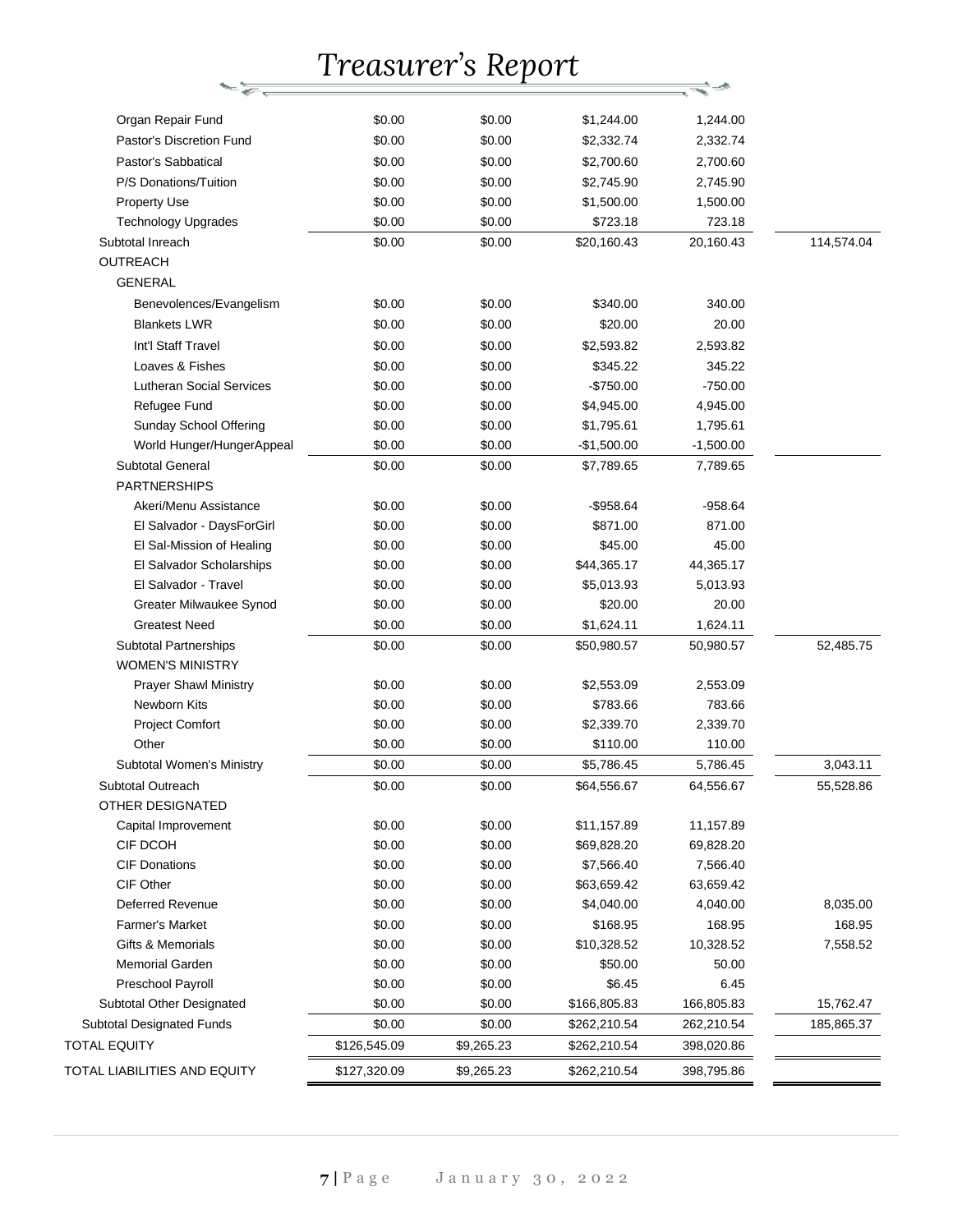

## **BUDGET REPORT**

مي∸

### **Comparison of Actual to Budget for January 2021-December 2021**

| Account                |                                            | Actual     | <b>Budget</b> | <b>Difference</b> | %   |      |
|------------------------|--------------------------------------------|------------|---------------|-------------------|-----|------|
| 01                     | <b>GENERAL FUND</b>                        |            |               |                   |     |      |
| <b>INCOME</b>          |                                            |            |               |                   |     |      |
| 01-4000                | <b>INCOME</b>                              |            |               |                   |     |      |
| 01-4050                | OPERATING REVENUE                          |            |               |                   |     |      |
| 01-4075                | <b>UNRESTRICTED</b>                        |            |               |                   |     |      |
| 01-4100                | <b>General Fund</b>                        | 803,424.16 | 789,932.00    | 13,492.16         | 102 | %    |
| 01-4110                | Loose Checks-Non-Members                   | 11,049.32  | 4,000.00      | 7,049.32          | 276 | %    |
| 01-4115                | <b>Cash Contributions</b>                  | 3,086.59   | 3,900.00      | $-813.41$         | 79  | $\%$ |
| 01-4120                | Initial Offering/Seasonal                  | 7,828.00   | 6,700.00      | 1,128.00          | 117 | %    |
|                        | <b>Subtotal Unrestricted</b>               | 825,388.07 | 804,532.00    | 20,856.07         | 103 | %    |
|                        | <b>Budgeted UNRESTRICTED</b>               | 825,388.07 | 804,532.00    | $-20,856.07$      | 103 | %    |
|                        | Non-Budgeted UNRESTRICTED                  | 0.00       |               |                   |     |      |
| 01-4150                | <b>OTHER RECEIPTS</b>                      |            |               |                   |     |      |
| 01-4155                | <b>Building Usage</b>                      | 1,315.00   | 2,400.00      | $-1,085.00$       | 55  | %    |
| 01-4160                | Investment Income                          | 3,574.50   | 1,400.00      | 2,174.50          | 255 | $\%$ |
| 01-4167                | PPP Loan Forgiven                          | 63,659.42  |               |                   |     |      |
| 01-4170                | Other Income                               | 434.80     |               |                   |     |      |
|                        | <b>Subtotal Other Receipts</b>             | 68,983.72  | 3,800.00      | 65,183.72         | 999 | $\%$ |
|                        | <b>Budgeted OTHER RECEIPTS</b>             | 4,889.50   | 3,800.00      | $-1,089.50$       | 129 | %    |
|                        | Non-Budgeted OTHER RECEIPTS                | 64,094.22  |               |                   |     |      |
|                        |                                            |            |               |                   |     |      |
| <b>TOTAL</b>           |                                            | 894,371.79 | 808,332.00    | 86,039.79         | 111 | ℅    |
| <b>INCOME</b>          |                                            |            |               |                   |     |      |
| <b>Budgeted INCOME</b> |                                            | 830,277.57 | 808,332.00    | $-21,945.57$      | 103 | %    |
| Non-Budgeted INCOME    |                                            | 64,094.22  |               |                   |     |      |
| <b>EXPENSE</b>         |                                            |            |               |                   |     |      |
| 01-5000                | <b>EXPENSES</b>                            |            |               |                   |     |      |
| 01-5010                | PERSONNEL COSTS                            |            |               |                   |     |      |
| 01-5015                | STAFF TRAVEL/MISSION TRIP                  |            |               |                   |     |      |
| 01-5020                | <b>Staff Travel/Mission Trip</b>           | 36.96      | 3,500.00      | 3,463.04          | 1   | ℅    |
| 01-5025                | CONTRACTED EMPLOYEE                        |            |               |                   |     |      |
| 01-5030                | Pastoral Assistant                         |            |               |                   | 161 | ℅    |
| 01-5034                | <b>Financial Consultant</b>                |            |               |                   |     |      |
| 01-5035                | <b>Financial Administrator</b>             |            |               |                   | 2   | %    |
|                        | Subtotal Contracted Employee               | 11,965.00  | 11,600.00     | $-365.00$         | 103 | ℅    |
|                        | Budgeted CONTRACTED EMPLOYEE               | 9,110.00   | 11,600.00     | 2,490.00          | 79  | %    |
|                        | Non-Budgeted CONTRACTED<br><b>EMPLOYEE</b> | 2,855.00   |               |                   |     |      |
| 01-5040                | <b>SUPPLY PASTOR</b>                       |            |               |                   |     |      |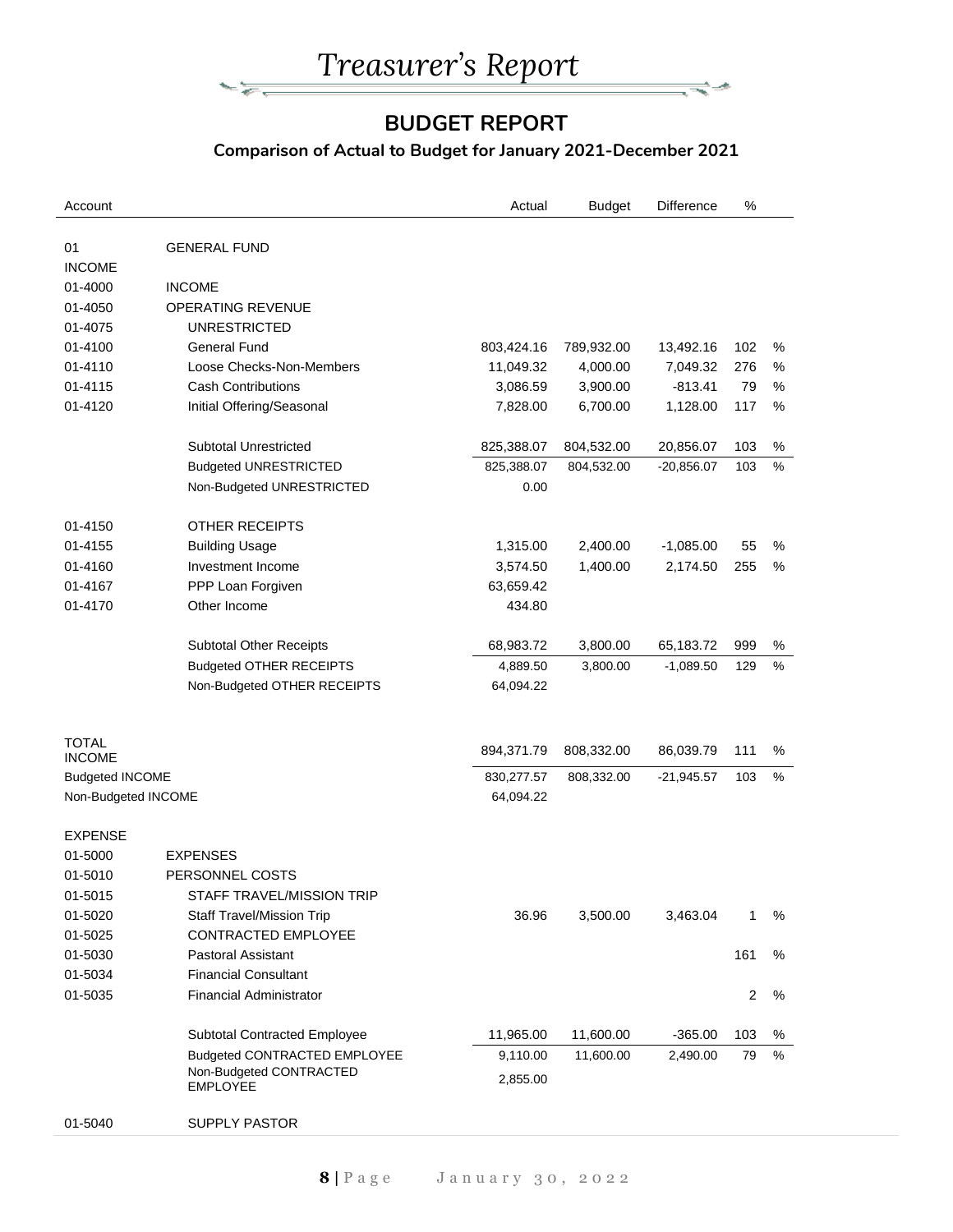九国

| 01-5041 | <b>Supply Pastor</b>                  | 0.00       | 1,500.00   | 1,500.00  | 0              | %    |
|---------|---------------------------------------|------------|------------|-----------|----------------|------|
|         | <b>Subtotal Staff Salaries</b>        | 333,276.21 | 371,450.00 | 38,173.79 | 90             | ℅    |
|         | <b>Budgeted STAFF SALARIES</b>        | 330,905.53 | 371,450.00 | 40,544.47 | 89             | %    |
|         | Non-Budgeted STAFF SALARIES           | 2,370.68   |            |           |                |      |
| 01-5200 | PAYROLL COSTS                         |            |            |           |                |      |
| 01-5210 | <b>HEALTH INS &amp; OTHER BENES</b>   |            |            |           |                |      |
| 01-5220 | Senior Pastor - HSA&Life              | 23,637.33  | 29,640.00  | 6,002.67  | 80             | %    |
| 01-5225 | Senior Pastor - Add'l HSA             | 0.00       | 1,700.00   | 1,700.00  | $\mathbf 0$    | %    |
|         | Subtotal Health Ins & Other Benes     | 23,637.33  | 31,340.00  | 7,702.67  | 75             | %    |
|         | Budgeted HEALTH INS & OTHER BENES     | 23,637.33  | 31,340.00  | 7,702.67  | 75             | %    |
|         | Non-Budgeted HEALTH INS & OTHER       | 0.00       |            |           |                |      |
|         | BEN                                   |            |            |           |                |      |
| 01-5240 | <b>PENSIONS</b>                       |            |            |           |                |      |
| 01-5250 | Senior Pastor - 403B                  | 5,571.48   | 9,574.14   | 4,002.66  | 58             | %    |
| 01-5260 | <b>SOCIAL SECURITY</b>                |            |            |           |                |      |
| 01-5270 | <b>Staff Social Security</b>          | 17,377.33  | 27,555.25  | 10,177.92 | 63             | %    |
|         | Subtotal Payroll Costs                | 46,586.14  | 68,469.39  | 21,883.25 | 68             | ℅    |
|         | <b>Budgeted PAYROLL COSTS</b>         | 46,586.14  | 68,469.39  | 21,883.25 | 68             | %    |
|         | Non-Budgeted PAYROLL COSTS            | 0.00       |            |           |                |      |
| 01-5400 | <b>CONTINUING EDUCATION</b>           |            |            |           |                |      |
| 01-5420 | <b>Music Director</b>                 | 40.00      |            |           |                |      |
| 01-5440 | Senior Pastor                         | 125.00     | 2,295.00   | 2,170.00  | 5              | %    |
|         | <b>Subtotal Continuing Education</b>  | 165.00     | 2,295.00   | 2,130.00  | 7              | %    |
|         | Budgeted CONTINUING EDUCATION         | 125.00     | 2,295.00   | 2,170.00  | 5              | %    |
|         | Non-Budgeted CONTINUING               |            |            |           |                |      |
|         | <b>EDUCATION</b>                      | 40.00      |            |           |                |      |
| 01-5500 | STAFF TRAVEL EXPENSES                 |            |            |           |                |      |
| 01-5510 | Office Manager                        | 0.00       | 690.00     | 690.00    | 0              | %    |
| 01-5520 | Other Staff                           | 65.80      | 1,000.00   | 934.20    | $\overline{7}$ | ℅    |
| 01-5530 | Senior Pastor                         | 1,300.00   | 690.00     | $-610.00$ | 188            | $\%$ |
|         | <b>Subtotal Staff Travel Expenses</b> | 1,365.80   | 2,380.00   | 1,014.20  | 57             | %    |
|         | Budgeted STAFF TRAVEL EXPENSES        | 1,365.80   | 2,380.00   | 1,014.20  | 57             | %    |
|         | Non-Budgeted STAFF TRAVEL             | 0.00       |            |           |                |      |
|         | <b>EXPENSES</b>                       |            |            |           |                |      |
|         |                                       |            |            |           |                |      |
|         | <b>Subtotal Personnel Costs</b>       | 393,395.11 | 461,194.39 | 67,799.28 | 85             | %    |
|         | <b>Budgeted PERSONNEL COSTS</b>       | 388,129.43 | 461,194.39 | 73,064.96 | 84             | %    |
|         | Non-Budgeted PERSONNEL COSTS          | 5,265.68   |            |           |                |      |
| 01-5600 | <b>CARING &amp; SHARING</b>           |            |            |           |                |      |
| 01-5610 | <b>CONTINUING EDUCATION</b>           |            |            |           |                |      |
| 01-5620 | Seminar & Travel                      | 25.00      | 3,438.00   | 3,413.00  | 1              | %    |
| 01-5630 | Faith and Wellness Retreat            | 0.00       | 3,438.00   | 3,438.00  | 0              | %    |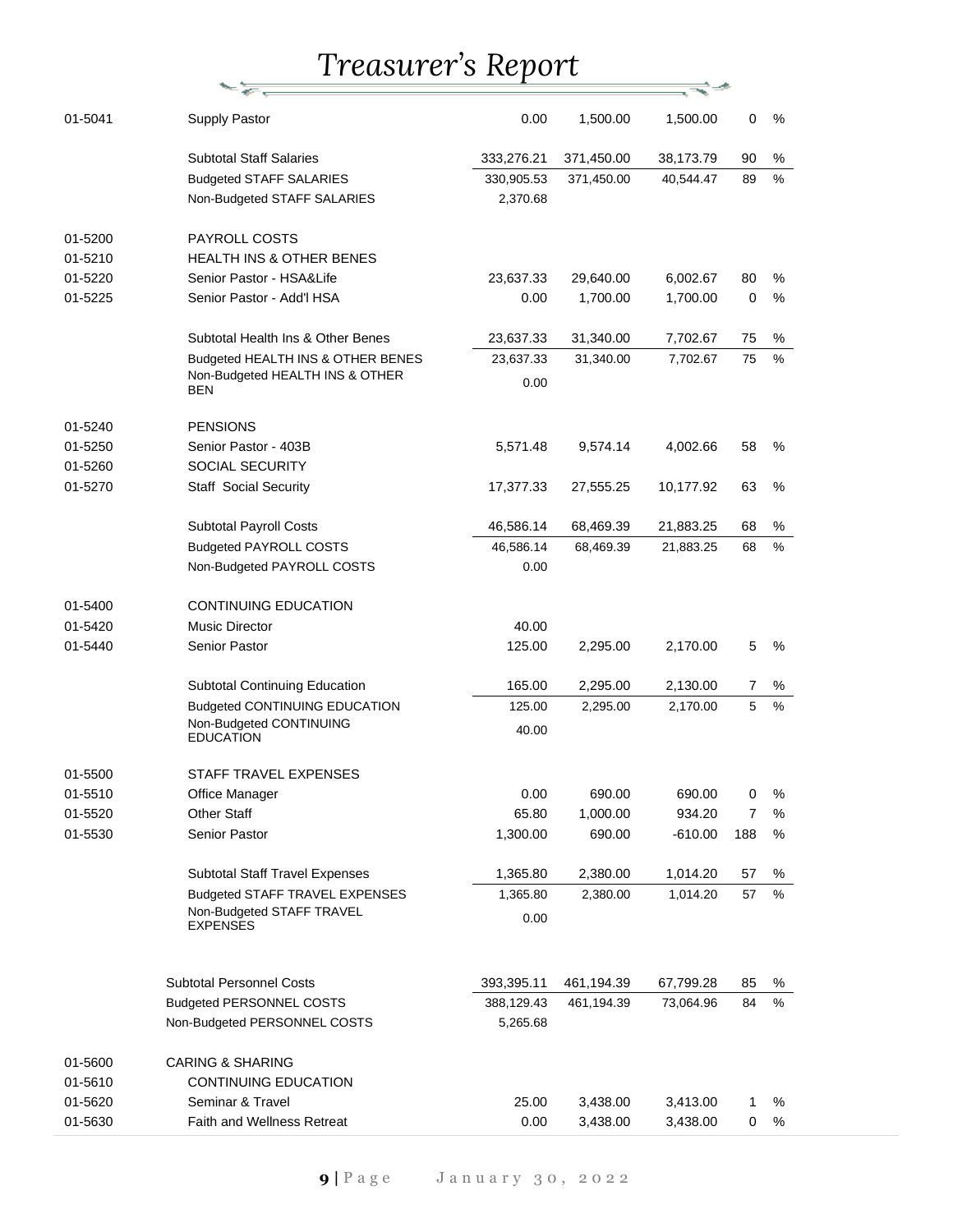一定

| 01-5640 | Visit/Caregiver Luncheons                   | 0.00     | 1,500.00  | 1,500.00  | $\pmb{0}$        | %    |
|---------|---------------------------------------------|----------|-----------|-----------|------------------|------|
| 01-5650 | <b>Adult Education</b>                      | 1,370.83 | 1,800.00  | 429.17    | 76               | $\%$ |
| 01-5660 | <b>Small Group Ministries</b>               | 4.75     | 800.00    | 795.25    | 1                | %    |
| 01-5670 | Mail                                        | 0.00     | 600.00    | 600.00    | 0                | $\%$ |
|         | <b>Subtotal Continuing Education</b>        | 1,400.58 | 11,576.00 | 10,175.42 | 12               | $\%$ |
|         | <b>Budgeted CONTINUING EDUCATION</b>        | 1,400.58 | 11,576.00 | 10,175.42 | 12               | %    |
|         | Non-Budgeted CONTINUING<br><b>EDUCATION</b> | 0.00     |           |           |                  |      |
| 01-5700 | <b>OTHER</b>                                |          |           |           |                  |      |
| 01-5710 | <b>Evangelism Expense</b>                   | 275.00   |           |           |                  |      |
| 01-5720 | <b>Fellowship Expense</b>                   | $-60.25$ |           |           |                  |      |
| 01-5740 | <b>Special Events</b>                       | $-50.92$ | 7,350.00  | 7,400.92  | $-1$             | %    |
|         |                                             |          |           |           |                  |      |
|         | Subtotal Other                              | 163.83   | 7,350.00  | 7,186.17  | $\overline{c}$   | %    |
|         | <b>Budgeted OTHER</b>                       | $-50.92$ | 7,350.00  | 7,400.92  | $-1$             | %    |
|         | Non-Budgeted OTHER                          | 214.75   |           |           |                  |      |
|         | Subtotal Caring & Sharing                   | 1,564.41 | 18,926.00 | 17,361.59 | 8                | $\%$ |
|         | <b>Budgeted CARING &amp; SHARING</b>        | 1,349.66 | 18,926.00 | 17,576.34 | $\boldsymbol{7}$ | $\%$ |
|         | Non-Budgeted CARING & SHARING               | 214.75   |           |           |                  |      |
| 01-5800 | <b>WORSHIP &amp; MUSIC</b>                  |          |           |           |                  |      |
| 01-5810 | <b>WORSHIP EXPENSE</b>                      |          |           |           |                  |      |
| 01-5820 | <b>Altar Paraments</b>                      | 2,596.50 | 2,500.00  | $-96.50$  | 104              | %    |
| 01-5840 | Devotionals                                 | 465.00   | 1,000.00  | 535.00    | 47               | %    |
| 01-5850 | <b>Flowers</b>                              | 272.50   | 2,300.00  | 2,027.50  | 12               | %    |
| 01-5860 | Sound Equipment                             | 104.00   | 660.00    | 556.00    | 16               | $\%$ |
| 01-5870 | <b>Worship Resources</b>                    | 479.00   | 1,704.00  | 1,225.00  | 28               | %    |
| 01-5880 | <b>Worship Supplies</b>                     | 2,165.10 | 1,300.00  | $-865.10$ | 167              | %    |
|         | Subtotal Worship Expense                    | 6,082.10 | 9,464.00  | 3,381.90  | 64               | $\%$ |
|         | Budgeted WORSHIP EXPENSE                    | 6,082.10 | 9,464.00  | 3,381.90  | 64               | %    |
|         | Non-Budgeted WORSHIP EXPENSE                | 0.00     |           |           |                  |      |
|         |                                             |          |           |           |                  |      |
| 01-6000 | <b>MUSIC MINISTRY</b>                       |          |           |           |                  |      |
| 01-6010 | <b>CCLI Music License</b>                   | 1,539.50 | 1,200.00  | $-339.50$ | 128              | $\%$ |
| 01-6020 | <b>Fine Arts Series</b>                     | 0.00     | 100.00    | 100.00    | 0                | %    |
| 01-6030 | <b>Guild Membership</b>                     | 0.00     | 190.00    | 190.00    | 0                | $\%$ |
| 01-6040 | Handbell Choir                              | 592.57   | 770.00    | 177.43    | 77               | %    |
| 01-6050 | Instrument Maintenance                      | 1,683.67 | 3,946.00  | 2,262.33  | 43               | $\%$ |
| 01-6060 | Instrumental/Organ Music                    | 142.59   | 150.00    | 7.41      | 95               | %    |
| 01-6070 | <b>KOTK</b>                                 | 139.90   | 250.00    | 110.10    | 56               | $\%$ |
| 01-6080 | Music Camp                                  | 0.00     | 50.00     | 50.00     | $\mathbf 0$      | %    |
| 01-6090 | Other                                       | 172.84   |           |           |                  |      |
| 01-6100 | Praise Band Music & Suppl                   | 17.31    | 472.00    | 454.69    | 4                | %    |
| 01-6110 | <b>Senior Choir Music</b>                   | 470.32   | 1,000.00  | 529.68    | 47               | $\%$ |
| 01-6120 | <b>Special Music/Performers</b>             | 260.00   | 500.00    | 240.00    | 52               | %    |
| 01-6130 | <b>Traditional Music</b>                    | 278.73   | 400.00    | 121.27    | 70               | %    |
|         | <b>Subtotal Music Ministry</b>              | 5,297.43 | 9,028.00  | 3,730.57  | 59               | %    |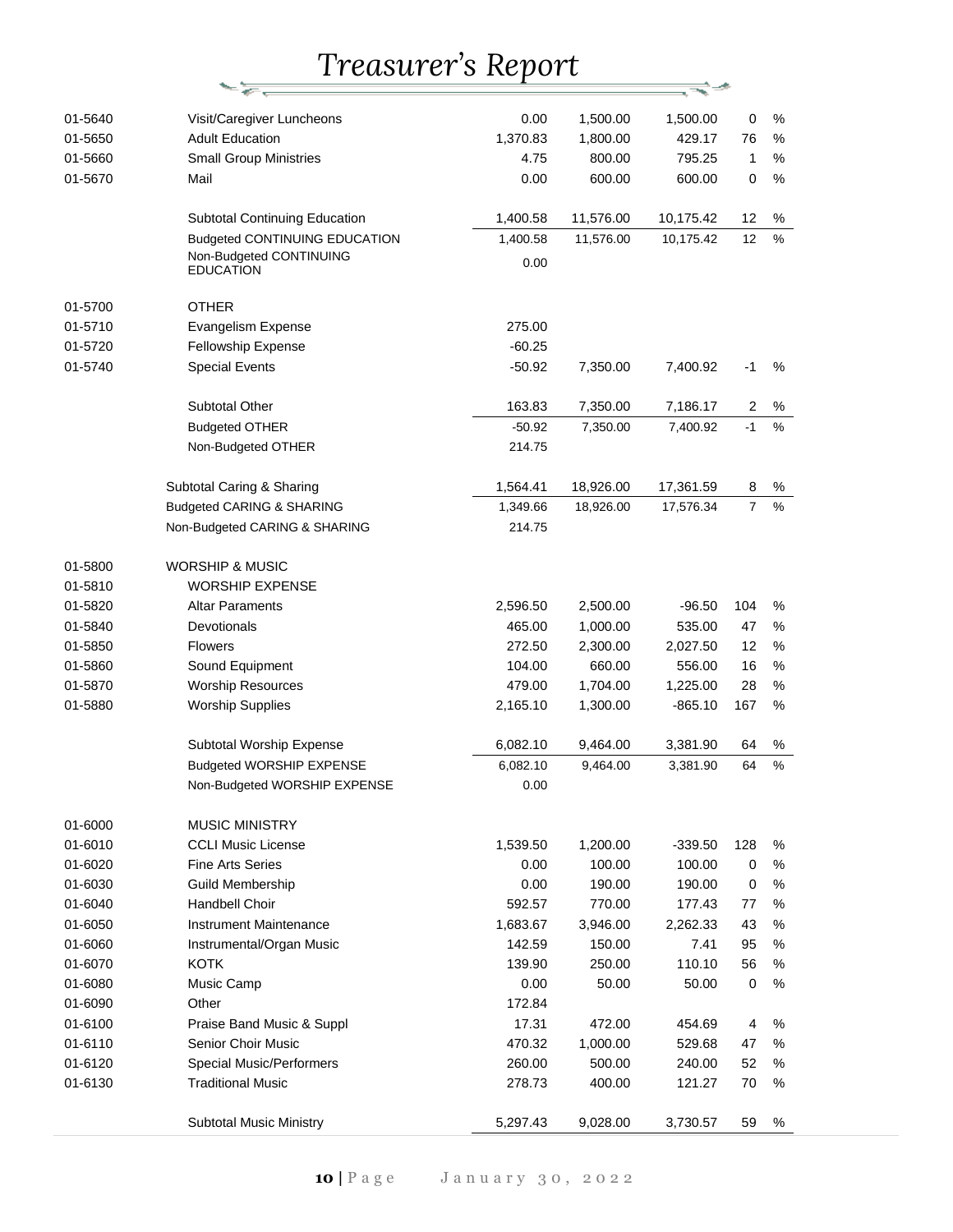| <b>Budgeted MUSIC MINISTRY</b><br>5,124.59<br>9,028.00<br>3,903.41<br>57<br>%<br>Non-Budgeted MUSIC MINISTRY<br>172.84<br>62<br>Subtotal Worship & Music<br>11,379.53<br>18,492.00<br>7,112.47<br>%<br>Budgeted WORSHIP & MUSIC<br>11,206.69<br>18,492.00<br>%<br>7,285.31<br>61<br>Non-Budgeted WORSHIP & MUSIC<br>172.84<br>01-6200<br>CHILDREN, YOUTH, FAMILIES<br>01-6210<br>HIGH SCHOOL 9TH-12TH<br>01-6220<br><b>High School</b><br>2,584.30<br>3,750.00<br>1,165.70<br>69<br>%<br>01-6230<br>9th Grade Confirmation<br>2,586.62<br>413.38<br>86<br>$\%$<br>3,000.00<br>01-6240<br>Other<br>282.51<br>Subtotal High School 9th-12th<br>5,453.43<br>6,750.00<br>1,296.57<br>81<br>%<br>6,750.00<br>1,579.08<br>77<br>%<br>Budgeted HIGH SCHOOL 9TH-12TH<br>5,170.92<br>Non-Budgeted HIGH SCHOOL 9TH-12TH<br>282.51<br>01-6300<br>MIDDLE SCHOOL 5TH - 8TH<br>01-6305<br>Middle School Ministry<br>92<br>%<br>2,746.02<br>3,000.00<br>253.98<br><b>CHILDREN'S MINISTRY</b><br>01-6310<br>01-6320<br>Education<br>3,271.32<br>3,600.00<br>328.68<br>91<br>%<br>01-6330<br>Ministry Training<br>0.00<br>500.00<br>$\%$<br>500.00<br>0<br>01-6340<br>Programing<br>1,287.70<br>1,300.00<br>%<br>12.30<br>99<br>Service & Missions<br>01-6350<br>1,033.32<br>1,000.00<br>$-33.32$<br>103<br>%<br>01-6360<br>Sponsorship<br>0.00<br>750.00<br>750.00<br>$\mathbf 0$<br>%<br><b>VBS</b><br>01-6370<br>377.18<br>500.00<br>122.82<br>75<br>$\%$<br>$\%$<br>01-6380<br>1<br>Other<br>83.37<br>13,725.00<br>13,641.63<br>28<br>$\%$<br>Subtotal Children's Ministry<br>6,052.89<br>21,375.00<br>15,322.11<br>6,052.89<br>21,375.00<br>%<br>Budgeted CHILDREN'S MINISTRY<br>15,322.11<br>28<br>Non-Budgeted CHILDREN'S MINISTRY<br>0.00<br>01-6400<br>YOUNG ADULT/COLLEGE<br>01-6405<br>Young Adult/College<br>981.90<br>1,000.00<br>18.10<br>98<br>%<br>Subtotal Children, Youth, Families<br>15,234.24<br>32,125.00<br>16,890.76<br>47<br>%<br>Budgeted CHILDREN, YOUTH, FAMILIES<br>47<br>$\%$<br>14,951.73<br>32,125.00<br>17,173.27<br>Non-Budgeted CHILDREN, YOUTH, FAMIL<br>282.51<br>01-6410<br>ADMINISTRATIVE EXPENSES<br>01-6420<br><b>EMPLOYEE RECOGNITION</b><br>01-6425<br><b>Employee Recognition</b><br>61<br>184.46<br>300.00<br>115.54<br>%<br>ADMINISTRATIVE EXPENSES<br>01-6430<br>01-6435<br>18,300.00<br>Hospitality - Admin<br>0.00<br>18,300.00<br>0<br>%<br>01-6440<br>16,146.00<br>14,333.00<br>$-1,813.00$<br>113<br>$\%$<br>Insurance<br>01-6450<br>Services<br>107<br>$\%$<br>21,655.55<br>20,244.00<br>$-1,411.55$<br>01-6460<br>Supplies<br>21,448.47<br>54<br>$\%$<br>39,687.00<br>18,238.53<br>01-6470<br>Technology<br>10,760.51<br>9,329.49<br>54<br>$\%$<br>20,090.00<br>01-6480<br>Other<br>900.00<br>890.00<br>1<br>$\%$<br>10.00<br>70,020.53<br>113,554.00<br>Subtotal Administrative Expenses<br>43,533.47<br>62<br>% |  |  |  |  |
|--------------------------------------------------------------------------------------------------------------------------------------------------------------------------------------------------------------------------------------------------------------------------------------------------------------------------------------------------------------------------------------------------------------------------------------------------------------------------------------------------------------------------------------------------------------------------------------------------------------------------------------------------------------------------------------------------------------------------------------------------------------------------------------------------------------------------------------------------------------------------------------------------------------------------------------------------------------------------------------------------------------------------------------------------------------------------------------------------------------------------------------------------------------------------------------------------------------------------------------------------------------------------------------------------------------------------------------------------------------------------------------------------------------------------------------------------------------------------------------------------------------------------------------------------------------------------------------------------------------------------------------------------------------------------------------------------------------------------------------------------------------------------------------------------------------------------------------------------------------------------------------------------------------------------------------------------------------------------------------------------------------------------------------------------------------------------------------------------------------------------------------------------------------------------------------------------------------------------------------------------------------------------------------------------------------------------------------------------------------------------------------------------------------------------------------------------------------------------------------------------------------------------------------------------------------------------------------------------------------------------------------------------------------------------------------------------------------------------------------------------------------------------------------------------------------------------------------------------------|--|--|--|--|
|                                                                                                                                                                                                                                                                                                                                                                                                                                                                                                                                                                                                                                                                                                                                                                                                                                                                                                                                                                                                                                                                                                                                                                                                                                                                                                                                                                                                                                                                                                                                                                                                                                                                                                                                                                                                                                                                                                                                                                                                                                                                                                                                                                                                                                                                                                                                                                                                                                                                                                                                                                                                                                                                                                                                                                                                                                                        |  |  |  |  |
|                                                                                                                                                                                                                                                                                                                                                                                                                                                                                                                                                                                                                                                                                                                                                                                                                                                                                                                                                                                                                                                                                                                                                                                                                                                                                                                                                                                                                                                                                                                                                                                                                                                                                                                                                                                                                                                                                                                                                                                                                                                                                                                                                                                                                                                                                                                                                                                                                                                                                                                                                                                                                                                                                                                                                                                                                                                        |  |  |  |  |
|                                                                                                                                                                                                                                                                                                                                                                                                                                                                                                                                                                                                                                                                                                                                                                                                                                                                                                                                                                                                                                                                                                                                                                                                                                                                                                                                                                                                                                                                                                                                                                                                                                                                                                                                                                                                                                                                                                                                                                                                                                                                                                                                                                                                                                                                                                                                                                                                                                                                                                                                                                                                                                                                                                                                                                                                                                                        |  |  |  |  |
|                                                                                                                                                                                                                                                                                                                                                                                                                                                                                                                                                                                                                                                                                                                                                                                                                                                                                                                                                                                                                                                                                                                                                                                                                                                                                                                                                                                                                                                                                                                                                                                                                                                                                                                                                                                                                                                                                                                                                                                                                                                                                                                                                                                                                                                                                                                                                                                                                                                                                                                                                                                                                                                                                                                                                                                                                                                        |  |  |  |  |
|                                                                                                                                                                                                                                                                                                                                                                                                                                                                                                                                                                                                                                                                                                                                                                                                                                                                                                                                                                                                                                                                                                                                                                                                                                                                                                                                                                                                                                                                                                                                                                                                                                                                                                                                                                                                                                                                                                                                                                                                                                                                                                                                                                                                                                                                                                                                                                                                                                                                                                                                                                                                                                                                                                                                                                                                                                                        |  |  |  |  |
|                                                                                                                                                                                                                                                                                                                                                                                                                                                                                                                                                                                                                                                                                                                                                                                                                                                                                                                                                                                                                                                                                                                                                                                                                                                                                                                                                                                                                                                                                                                                                                                                                                                                                                                                                                                                                                                                                                                                                                                                                                                                                                                                                                                                                                                                                                                                                                                                                                                                                                                                                                                                                                                                                                                                                                                                                                                        |  |  |  |  |
|                                                                                                                                                                                                                                                                                                                                                                                                                                                                                                                                                                                                                                                                                                                                                                                                                                                                                                                                                                                                                                                                                                                                                                                                                                                                                                                                                                                                                                                                                                                                                                                                                                                                                                                                                                                                                                                                                                                                                                                                                                                                                                                                                                                                                                                                                                                                                                                                                                                                                                                                                                                                                                                                                                                                                                                                                                                        |  |  |  |  |
|                                                                                                                                                                                                                                                                                                                                                                                                                                                                                                                                                                                                                                                                                                                                                                                                                                                                                                                                                                                                                                                                                                                                                                                                                                                                                                                                                                                                                                                                                                                                                                                                                                                                                                                                                                                                                                                                                                                                                                                                                                                                                                                                                                                                                                                                                                                                                                                                                                                                                                                                                                                                                                                                                                                                                                                                                                                        |  |  |  |  |
|                                                                                                                                                                                                                                                                                                                                                                                                                                                                                                                                                                                                                                                                                                                                                                                                                                                                                                                                                                                                                                                                                                                                                                                                                                                                                                                                                                                                                                                                                                                                                                                                                                                                                                                                                                                                                                                                                                                                                                                                                                                                                                                                                                                                                                                                                                                                                                                                                                                                                                                                                                                                                                                                                                                                                                                                                                                        |  |  |  |  |
|                                                                                                                                                                                                                                                                                                                                                                                                                                                                                                                                                                                                                                                                                                                                                                                                                                                                                                                                                                                                                                                                                                                                                                                                                                                                                                                                                                                                                                                                                                                                                                                                                                                                                                                                                                                                                                                                                                                                                                                                                                                                                                                                                                                                                                                                                                                                                                                                                                                                                                                                                                                                                                                                                                                                                                                                                                                        |  |  |  |  |
|                                                                                                                                                                                                                                                                                                                                                                                                                                                                                                                                                                                                                                                                                                                                                                                                                                                                                                                                                                                                                                                                                                                                                                                                                                                                                                                                                                                                                                                                                                                                                                                                                                                                                                                                                                                                                                                                                                                                                                                                                                                                                                                                                                                                                                                                                                                                                                                                                                                                                                                                                                                                                                                                                                                                                                                                                                                        |  |  |  |  |
|                                                                                                                                                                                                                                                                                                                                                                                                                                                                                                                                                                                                                                                                                                                                                                                                                                                                                                                                                                                                                                                                                                                                                                                                                                                                                                                                                                                                                                                                                                                                                                                                                                                                                                                                                                                                                                                                                                                                                                                                                                                                                                                                                                                                                                                                                                                                                                                                                                                                                                                                                                                                                                                                                                                                                                                                                                                        |  |  |  |  |
|                                                                                                                                                                                                                                                                                                                                                                                                                                                                                                                                                                                                                                                                                                                                                                                                                                                                                                                                                                                                                                                                                                                                                                                                                                                                                                                                                                                                                                                                                                                                                                                                                                                                                                                                                                                                                                                                                                                                                                                                                                                                                                                                                                                                                                                                                                                                                                                                                                                                                                                                                                                                                                                                                                                                                                                                                                                        |  |  |  |  |
|                                                                                                                                                                                                                                                                                                                                                                                                                                                                                                                                                                                                                                                                                                                                                                                                                                                                                                                                                                                                                                                                                                                                                                                                                                                                                                                                                                                                                                                                                                                                                                                                                                                                                                                                                                                                                                                                                                                                                                                                                                                                                                                                                                                                                                                                                                                                                                                                                                                                                                                                                                                                                                                                                                                                                                                                                                                        |  |  |  |  |
|                                                                                                                                                                                                                                                                                                                                                                                                                                                                                                                                                                                                                                                                                                                                                                                                                                                                                                                                                                                                                                                                                                                                                                                                                                                                                                                                                                                                                                                                                                                                                                                                                                                                                                                                                                                                                                                                                                                                                                                                                                                                                                                                                                                                                                                                                                                                                                                                                                                                                                                                                                                                                                                                                                                                                                                                                                                        |  |  |  |  |
|                                                                                                                                                                                                                                                                                                                                                                                                                                                                                                                                                                                                                                                                                                                                                                                                                                                                                                                                                                                                                                                                                                                                                                                                                                                                                                                                                                                                                                                                                                                                                                                                                                                                                                                                                                                                                                                                                                                                                                                                                                                                                                                                                                                                                                                                                                                                                                                                                                                                                                                                                                                                                                                                                                                                                                                                                                                        |  |  |  |  |
|                                                                                                                                                                                                                                                                                                                                                                                                                                                                                                                                                                                                                                                                                                                                                                                                                                                                                                                                                                                                                                                                                                                                                                                                                                                                                                                                                                                                                                                                                                                                                                                                                                                                                                                                                                                                                                                                                                                                                                                                                                                                                                                                                                                                                                                                                                                                                                                                                                                                                                                                                                                                                                                                                                                                                                                                                                                        |  |  |  |  |
|                                                                                                                                                                                                                                                                                                                                                                                                                                                                                                                                                                                                                                                                                                                                                                                                                                                                                                                                                                                                                                                                                                                                                                                                                                                                                                                                                                                                                                                                                                                                                                                                                                                                                                                                                                                                                                                                                                                                                                                                                                                                                                                                                                                                                                                                                                                                                                                                                                                                                                                                                                                                                                                                                                                                                                                                                                                        |  |  |  |  |
|                                                                                                                                                                                                                                                                                                                                                                                                                                                                                                                                                                                                                                                                                                                                                                                                                                                                                                                                                                                                                                                                                                                                                                                                                                                                                                                                                                                                                                                                                                                                                                                                                                                                                                                                                                                                                                                                                                                                                                                                                                                                                                                                                                                                                                                                                                                                                                                                                                                                                                                                                                                                                                                                                                                                                                                                                                                        |  |  |  |  |
|                                                                                                                                                                                                                                                                                                                                                                                                                                                                                                                                                                                                                                                                                                                                                                                                                                                                                                                                                                                                                                                                                                                                                                                                                                                                                                                                                                                                                                                                                                                                                                                                                                                                                                                                                                                                                                                                                                                                                                                                                                                                                                                                                                                                                                                                                                                                                                                                                                                                                                                                                                                                                                                                                                                                                                                                                                                        |  |  |  |  |
|                                                                                                                                                                                                                                                                                                                                                                                                                                                                                                                                                                                                                                                                                                                                                                                                                                                                                                                                                                                                                                                                                                                                                                                                                                                                                                                                                                                                                                                                                                                                                                                                                                                                                                                                                                                                                                                                                                                                                                                                                                                                                                                                                                                                                                                                                                                                                                                                                                                                                                                                                                                                                                                                                                                                                                                                                                                        |  |  |  |  |
|                                                                                                                                                                                                                                                                                                                                                                                                                                                                                                                                                                                                                                                                                                                                                                                                                                                                                                                                                                                                                                                                                                                                                                                                                                                                                                                                                                                                                                                                                                                                                                                                                                                                                                                                                                                                                                                                                                                                                                                                                                                                                                                                                                                                                                                                                                                                                                                                                                                                                                                                                                                                                                                                                                                                                                                                                                                        |  |  |  |  |
|                                                                                                                                                                                                                                                                                                                                                                                                                                                                                                                                                                                                                                                                                                                                                                                                                                                                                                                                                                                                                                                                                                                                                                                                                                                                                                                                                                                                                                                                                                                                                                                                                                                                                                                                                                                                                                                                                                                                                                                                                                                                                                                                                                                                                                                                                                                                                                                                                                                                                                                                                                                                                                                                                                                                                                                                                                                        |  |  |  |  |
|                                                                                                                                                                                                                                                                                                                                                                                                                                                                                                                                                                                                                                                                                                                                                                                                                                                                                                                                                                                                                                                                                                                                                                                                                                                                                                                                                                                                                                                                                                                                                                                                                                                                                                                                                                                                                                                                                                                                                                                                                                                                                                                                                                                                                                                                                                                                                                                                                                                                                                                                                                                                                                                                                                                                                                                                                                                        |  |  |  |  |
|                                                                                                                                                                                                                                                                                                                                                                                                                                                                                                                                                                                                                                                                                                                                                                                                                                                                                                                                                                                                                                                                                                                                                                                                                                                                                                                                                                                                                                                                                                                                                                                                                                                                                                                                                                                                                                                                                                                                                                                                                                                                                                                                                                                                                                                                                                                                                                                                                                                                                                                                                                                                                                                                                                                                                                                                                                                        |  |  |  |  |
|                                                                                                                                                                                                                                                                                                                                                                                                                                                                                                                                                                                                                                                                                                                                                                                                                                                                                                                                                                                                                                                                                                                                                                                                                                                                                                                                                                                                                                                                                                                                                                                                                                                                                                                                                                                                                                                                                                                                                                                                                                                                                                                                                                                                                                                                                                                                                                                                                                                                                                                                                                                                                                                                                                                                                                                                                                                        |  |  |  |  |
|                                                                                                                                                                                                                                                                                                                                                                                                                                                                                                                                                                                                                                                                                                                                                                                                                                                                                                                                                                                                                                                                                                                                                                                                                                                                                                                                                                                                                                                                                                                                                                                                                                                                                                                                                                                                                                                                                                                                                                                                                                                                                                                                                                                                                                                                                                                                                                                                                                                                                                                                                                                                                                                                                                                                                                                                                                                        |  |  |  |  |
|                                                                                                                                                                                                                                                                                                                                                                                                                                                                                                                                                                                                                                                                                                                                                                                                                                                                                                                                                                                                                                                                                                                                                                                                                                                                                                                                                                                                                                                                                                                                                                                                                                                                                                                                                                                                                                                                                                                                                                                                                                                                                                                                                                                                                                                                                                                                                                                                                                                                                                                                                                                                                                                                                                                                                                                                                                                        |  |  |  |  |
|                                                                                                                                                                                                                                                                                                                                                                                                                                                                                                                                                                                                                                                                                                                                                                                                                                                                                                                                                                                                                                                                                                                                                                                                                                                                                                                                                                                                                                                                                                                                                                                                                                                                                                                                                                                                                                                                                                                                                                                                                                                                                                                                                                                                                                                                                                                                                                                                                                                                                                                                                                                                                                                                                                                                                                                                                                                        |  |  |  |  |
|                                                                                                                                                                                                                                                                                                                                                                                                                                                                                                                                                                                                                                                                                                                                                                                                                                                                                                                                                                                                                                                                                                                                                                                                                                                                                                                                                                                                                                                                                                                                                                                                                                                                                                                                                                                                                                                                                                                                                                                                                                                                                                                                                                                                                                                                                                                                                                                                                                                                                                                                                                                                                                                                                                                                                                                                                                                        |  |  |  |  |
|                                                                                                                                                                                                                                                                                                                                                                                                                                                                                                                                                                                                                                                                                                                                                                                                                                                                                                                                                                                                                                                                                                                                                                                                                                                                                                                                                                                                                                                                                                                                                                                                                                                                                                                                                                                                                                                                                                                                                                                                                                                                                                                                                                                                                                                                                                                                                                                                                                                                                                                                                                                                                                                                                                                                                                                                                                                        |  |  |  |  |
|                                                                                                                                                                                                                                                                                                                                                                                                                                                                                                                                                                                                                                                                                                                                                                                                                                                                                                                                                                                                                                                                                                                                                                                                                                                                                                                                                                                                                                                                                                                                                                                                                                                                                                                                                                                                                                                                                                                                                                                                                                                                                                                                                                                                                                                                                                                                                                                                                                                                                                                                                                                                                                                                                                                                                                                                                                                        |  |  |  |  |
|                                                                                                                                                                                                                                                                                                                                                                                                                                                                                                                                                                                                                                                                                                                                                                                                                                                                                                                                                                                                                                                                                                                                                                                                                                                                                                                                                                                                                                                                                                                                                                                                                                                                                                                                                                                                                                                                                                                                                                                                                                                                                                                                                                                                                                                                                                                                                                                                                                                                                                                                                                                                                                                                                                                                                                                                                                                        |  |  |  |  |
|                                                                                                                                                                                                                                                                                                                                                                                                                                                                                                                                                                                                                                                                                                                                                                                                                                                                                                                                                                                                                                                                                                                                                                                                                                                                                                                                                                                                                                                                                                                                                                                                                                                                                                                                                                                                                                                                                                                                                                                                                                                                                                                                                                                                                                                                                                                                                                                                                                                                                                                                                                                                                                                                                                                                                                                                                                                        |  |  |  |  |
|                                                                                                                                                                                                                                                                                                                                                                                                                                                                                                                                                                                                                                                                                                                                                                                                                                                                                                                                                                                                                                                                                                                                                                                                                                                                                                                                                                                                                                                                                                                                                                                                                                                                                                                                                                                                                                                                                                                                                                                                                                                                                                                                                                                                                                                                                                                                                                                                                                                                                                                                                                                                                                                                                                                                                                                                                                                        |  |  |  |  |
|                                                                                                                                                                                                                                                                                                                                                                                                                                                                                                                                                                                                                                                                                                                                                                                                                                                                                                                                                                                                                                                                                                                                                                                                                                                                                                                                                                                                                                                                                                                                                                                                                                                                                                                                                                                                                                                                                                                                                                                                                                                                                                                                                                                                                                                                                                                                                                                                                                                                                                                                                                                                                                                                                                                                                                                                                                                        |  |  |  |  |
|                                                                                                                                                                                                                                                                                                                                                                                                                                                                                                                                                                                                                                                                                                                                                                                                                                                                                                                                                                                                                                                                                                                                                                                                                                                                                                                                                                                                                                                                                                                                                                                                                                                                                                                                                                                                                                                                                                                                                                                                                                                                                                                                                                                                                                                                                                                                                                                                                                                                                                                                                                                                                                                                                                                                                                                                                                                        |  |  |  |  |
|                                                                                                                                                                                                                                                                                                                                                                                                                                                                                                                                                                                                                                                                                                                                                                                                                                                                                                                                                                                                                                                                                                                                                                                                                                                                                                                                                                                                                                                                                                                                                                                                                                                                                                                                                                                                                                                                                                                                                                                                                                                                                                                                                                                                                                                                                                                                                                                                                                                                                                                                                                                                                                                                                                                                                                                                                                                        |  |  |  |  |
|                                                                                                                                                                                                                                                                                                                                                                                                                                                                                                                                                                                                                                                                                                                                                                                                                                                                                                                                                                                                                                                                                                                                                                                                                                                                                                                                                                                                                                                                                                                                                                                                                                                                                                                                                                                                                                                                                                                                                                                                                                                                                                                                                                                                                                                                                                                                                                                                                                                                                                                                                                                                                                                                                                                                                                                                                                                        |  |  |  |  |
|                                                                                                                                                                                                                                                                                                                                                                                                                                                                                                                                                                                                                                                                                                                                                                                                                                                                                                                                                                                                                                                                                                                                                                                                                                                                                                                                                                                                                                                                                                                                                                                                                                                                                                                                                                                                                                                                                                                                                                                                                                                                                                                                                                                                                                                                                                                                                                                                                                                                                                                                                                                                                                                                                                                                                                                                                                                        |  |  |  |  |
|                                                                                                                                                                                                                                                                                                                                                                                                                                                                                                                                                                                                                                                                                                                                                                                                                                                                                                                                                                                                                                                                                                                                                                                                                                                                                                                                                                                                                                                                                                                                                                                                                                                                                                                                                                                                                                                                                                                                                                                                                                                                                                                                                                                                                                                                                                                                                                                                                                                                                                                                                                                                                                                                                                                                                                                                                                                        |  |  |  |  |
|                                                                                                                                                                                                                                                                                                                                                                                                                                                                                                                                                                                                                                                                                                                                                                                                                                                                                                                                                                                                                                                                                                                                                                                                                                                                                                                                                                                                                                                                                                                                                                                                                                                                                                                                                                                                                                                                                                                                                                                                                                                                                                                                                                                                                                                                                                                                                                                                                                                                                                                                                                                                                                                                                                                                                                                                                                                        |  |  |  |  |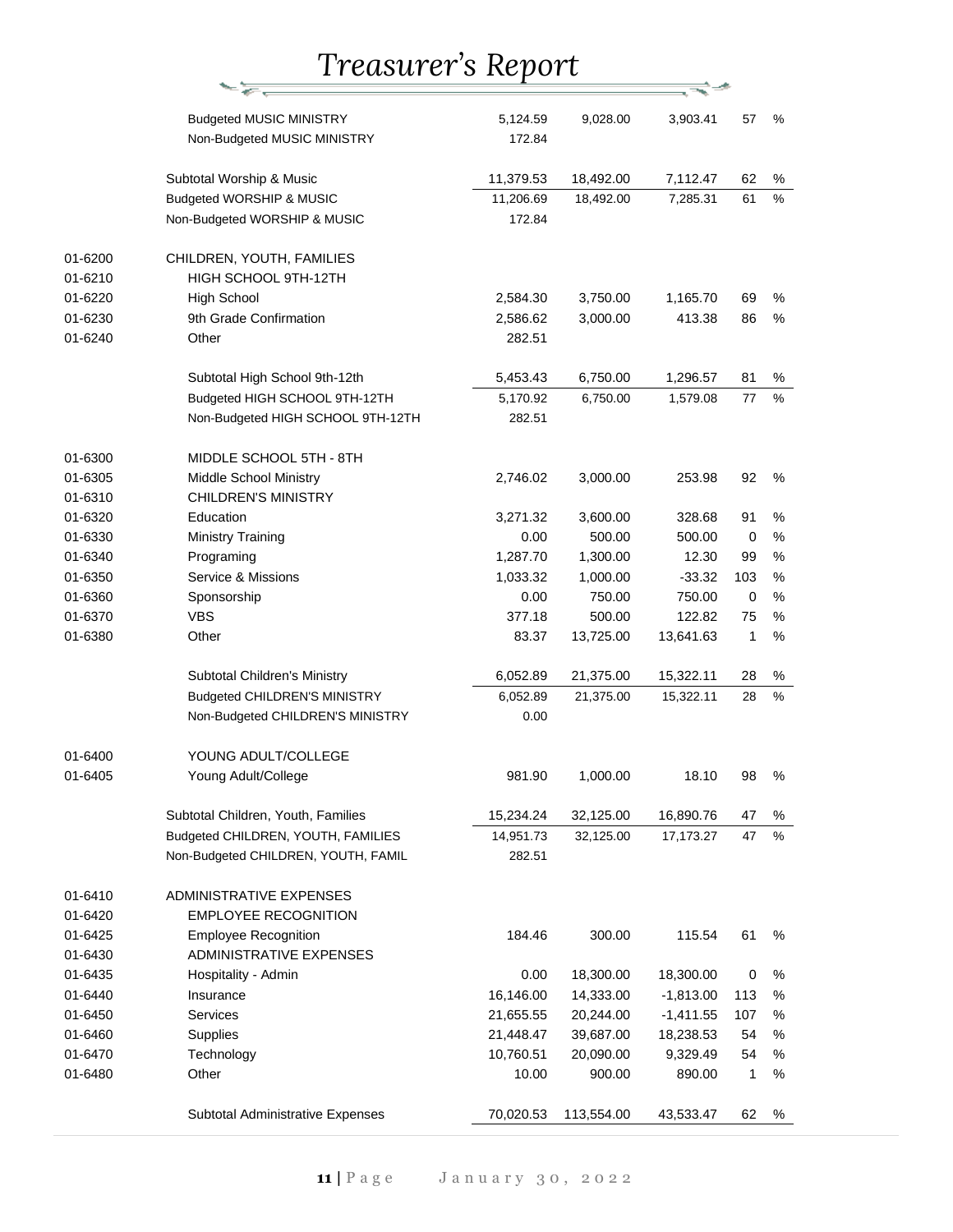$\frac{1}{\sqrt{2}}$ 

|                            | Budgeted ADMINISTRATIVE EXPENSES              | 70,020.53  | 113,554.00 | 43,533.47     | 62          | $\%$ |
|----------------------------|-----------------------------------------------|------------|------------|---------------|-------------|------|
|                            | Non-Budgeted ADMINISTRATIVE<br><b>EXPENSE</b> | 0.00       |            |               |             |      |
|                            |                                               |            |            |               |             |      |
| 01-6500                    | PROPERTY EXPENSES                             |            |            |               |             |      |
| 01-6510                    | Maintenance                                   | 29,116.77  | 34,906.00  | 5,789.23      | 83          | %    |
| 01-6515                    | Hospitality - Property                        | 4,339.98   | 9,150.00   | 4,810.02      | 47          | %    |
| 01-6520                    | Capital Improvements                          | 0.00       | 26,000.00  | 26,000.00     | $\mathbf 0$ | $\%$ |
| 01-6530                    | <b>Utilities</b>                              | 22,893.87  | 27,090.00  | 4,196.13      | 85          | $\%$ |
| 01-6540                    | Other                                         | 200.89     |            |               |             |      |
|                            | <b>Subtotal Property Expenses</b>             | 56,551.51  | 97,146.00  | 40,594.49     | 58          | $\%$ |
|                            | <b>Budgeted PROPERTY EXPENSES</b>             | 56,350.62  | 97,146.00  | 40,795.38     | 58          | $\%$ |
|                            | Non-Budgeted PROPERTY EXPENSES                | 200.89     |            |               |             |      |
|                            |                                               |            |            |               |             |      |
|                            | Subtotal Administrative Expenses              | 126,756.50 | 211,000.00 | 84,243.50     | 60          | %    |
|                            | <b>Budgeted ADMINISTRATIVE EXPENSES</b>       | 126,555.61 | 211,000.00 | 84,444.39     | 60          | $\%$ |
|                            | Non-Budgeted ADMINISTRATIVE EXPENSE           | 200.89     |            |               |             |      |
| 01-6600                    | <b>TRANSFERS</b>                              |            |            |               |             |      |
| 01-6620                    | To CIF (fund 04)                              | 142,525.18 | 9,038.00   | 133,487.18    | 999         | $\%$ |
| 01-6655                    | To Benevolences (Fund 02)                     | 128,220.00 | 128,300.00 | 80.00         | 100         | $\%$ |
| 01-6675                    | To Pastor's Discret (04)                      | 1,000.00   | 1,000.00   | 0.00          | 100         | $\%$ |
| 01-6680                    | To Mission Fund (04)                          | 3,336.00   |            |               |             |      |
| 01-6681-681                | To Refugee Fund (04)                          | 2,500.00   |            |               |             |      |
|                            | <b>Subtotal Transfers</b>                     | 277,581.18 | 138,338.00 | 139,243.18    | 201         | $\%$ |
|                            | <b>Budgeted TRANSFERS</b>                     | 271,745.18 | 138,338.00 | $-133,407.18$ | 196         | %    |
|                            | Non-Budgeted TRANSFERS                        | 5,836.00   |            |               |             |      |
| TOTAL<br>EXPENSE           |                                               | 825,910.97 | 880,075.39 | 54,164.42     | 94          | %    |
| <b>Budgeted</b><br>EXPENSE |                                               | 813,938.30 | 880,075.39 | 66,137.09     | 92          | %    |
| Non-Budgeted EXPENSE       |                                               | 11,972.67  |            |               |             |      |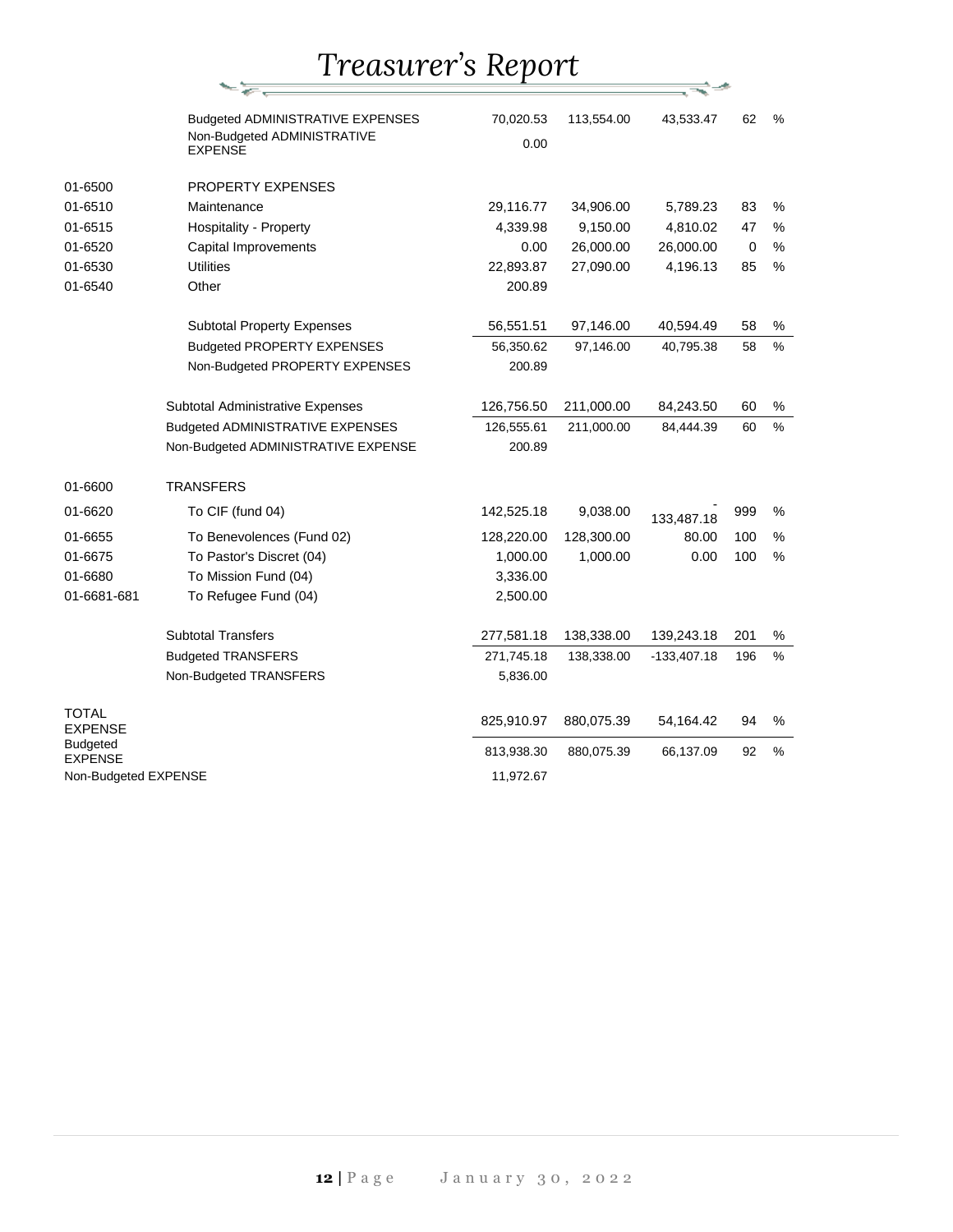## **OUTREACH ANALYSIS**

|                                                                                                                                                                                | Benv.<br>Outreach | % of<br>General<br><b>Giving</b> | <b>Designated</b><br>Gifts | Total<br>Gifts | $%$ of<br><b>Total</b><br><b>Outreach</b><br>Gifts | 2021<br><b>Budget</b>                            | % of<br><b>Budget</b> |
|--------------------------------------------------------------------------------------------------------------------------------------------------------------------------------|-------------------|----------------------------------|----------------------------|----------------|----------------------------------------------------|--------------------------------------------------|-----------------------|
| <b>Greater Church</b>                                                                                                                                                          |                   |                                  |                            |                |                                                    |                                                  |                       |
| Greater Milwaukee Synod                                                                                                                                                        | 66,363            | 7.4%                             |                            | 66,363         | 30.7%                                              | 66,363                                           | 8.2%                  |
| Subtotal                                                                                                                                                                       | 66,363            | 7.4%                             |                            | 66,363         | 30.7%                                              | 66,363                                           | 8.2%                  |
| <b>Outreach Partnerships</b>                                                                                                                                                   |                   |                                  |                            |                |                                                    |                                                  |                       |
| Akeri Benevolence                                                                                                                                                              | 22,500            | 2.5%                             | 18,952                     | 41,452         | 19.2%                                              | 22,500                                           | 2.8%                  |
| All People's Church                                                                                                                                                            | 10,500            | 1.2%                             | 482                        | 10,982         | 5.1%                                               | 10,500                                           | 1.3%                  |
| El Salvador (Scholarships)                                                                                                                                                     | 10,575            | 1.2%                             | 45,115                     | 55,690         | 25.8%                                              | 10,575                                           | 1.3%                  |
| El Salvador (Healing Mission)                                                                                                                                                  |                   |                                  | 2,295                      | 2,295          | 1.1%                                               |                                                  |                       |
| El Salvador (Days for Girls Kit                                                                                                                                                |                   |                                  | 3,346                      | 3,346          | 1.6%                                               |                                                  |                       |
| Partnership Greatest Need                                                                                                                                                      |                   |                                  | 752                        | 752            | 0.3%                                               |                                                  |                       |
| Subtotal                                                                                                                                                                       | 43,575            | 4.9%                             | 70,942                     | 114,517        | 53.1%                                              | 43,575                                           | 5.4%                  |
|                                                                                                                                                                                |                   |                                  |                            |                |                                                    |                                                  |                       |
| <b>Outreach Support</b>                                                                                                                                                        |                   |                                  |                            |                |                                                    |                                                  |                       |
| Bread for the World                                                                                                                                                            | 500               | 0.1%                             |                            | 500            | 0.2%                                               | 500                                              | 0.1%                  |
| Build Up a Child                                                                                                                                                               | 300               | 0.0%                             | 240                        | 540            | 0.3%                                               | 300                                              | 0.0%                  |
| Disaster Relief General (ELCA)                                                                                                                                                 |                   |                                  | 560                        | 560            | 0.3%                                               |                                                  |                       |
| Disaster Resp., Domestic (ELCA)                                                                                                                                                |                   |                                  | 50                         | 50             | 0.0%                                               |                                                  |                       |
| <b>Hope Center Meals</b>                                                                                                                                                       | 4,000             | 0.4%                             |                            | 4,000          | 1.9%                                               | 4,000                                            | 0.5%                  |
| Hope Center Waukesha                                                                                                                                                           | 4,629             | 0.5%                             | 266                        | 4,895          | 2.3%                                               | 4,629                                            | 0.6%                  |
| Jail Ministry                                                                                                                                                                  | 500               | 0.1%                             |                            | 500            | 0.2%                                               | 500                                              | 0.1%                  |
| Loaves & Fishes                                                                                                                                                                |                   |                                  | 30                         | 30             | 0.0%                                               |                                                  |                       |
| <b>Lutheran Social Services</b>                                                                                                                                                | 3,000             | 0.3%                             | 850                        | 3,850          | 1.8%                                               | 3,000                                            | 0.4%                  |
| Lutherdale                                                                                                                                                                     | 1,704             | 0.2%                             |                            | 1,704          | 0.8%                                               | 1,704                                            | 0.2%                  |
| Refugee Fund                                                                                                                                                                   |                   |                                  | 4,945                      | 4,945          | 2.3%                                               |                                                  |                       |
| Waukesha Food Pantry                                                                                                                                                           |                   |                                  | 59                         | 59             | 0.0%                                               |                                                  |                       |
| <b>Women's Center</b>                                                                                                                                                          | 3,729             | 0.4%                             | 10                         | 3,739          | 1.7%                                               | 3,729                                            | 0.5%                  |
| World Hunger/Hunger Appeal                                                                                                                                                     |                   |                                  | 9,200                      | 9,200          | 4.3%                                               |                                                  |                       |
| Subtotal                                                                                                                                                                       | 18,362            | 2.1%                             | 16,210                     | 34,572         | 16.0%                                              | 18,362                                           | 2.3%                  |
| <b>Outreach Programming</b>                                                                                                                                                    |                   |                                  |                            |                |                                                    |                                                  |                       |
| <b>Christmas Food Drive</b>                                                                                                                                                    |                   |                                  | 400                        | 400            | 0.2%                                               |                                                  |                       |
|                                                                                                                                                                                |                   |                                  |                            |                |                                                    |                                                  |                       |
| <b>Outreach Totals</b>                                                                                                                                                         | 128,300           | 14.3%                            | 87,552                     | 215,852        | 100.0%                                             | 128,300                                          | 15.9%                 |
| <b>General Fund Revenue</b>                                                                                                                                                    | 894.386           |                                  |                            |                |                                                    | 2022 Budget                                      | 808,332               |
| * Revenue included \$40,000 unrestricted gift & \$63,659.42 forgiven PPP loan proceeds;<br>without these gifts, unrestricted gifts would have been \$790,727 (2% below budget) |                   |                                  |                            |                |                                                    |                                                  |                       |
| <b>Financial Highlights from 2021:</b>                                                                                                                                         |                   |                                  |                            |                |                                                    | <b>Capital Improvement Fund Revenue Sources:</b> |                       |
| * \$40,000 Unrestricted Gift                                                                                                                                                   |                   |                                  |                            | 9038           | from Benevolence                                   |                                                  |                       |
| * PowerChurch Accounting Module completed                                                                                                                                      |                   |                                  |                            | 69828          |                                                    | from Excess Days Cash on Hand Calc.              |                       |
| * Hired a bookkeeper (Rebecca Mitchell)                                                                                                                                        |                   |                                  |                            | 7566           |                                                    | from membership donations                        |                       |

- 
- \* Have two dynamic Financial Secretaries 63659 from PPP loan forgiveness (Penny Holt & Darlene Bahr) 150091

 $=$   $\frac{1}{\sqrt{2}}$ 

#### **Goals for 2022:**

\* Continue updating procedures to facilitate easier/timelier reporting

\* Continue to fund the Capital Improvement Account

\* Complete the conversion of the Membership & Contributions modules for PowerChurch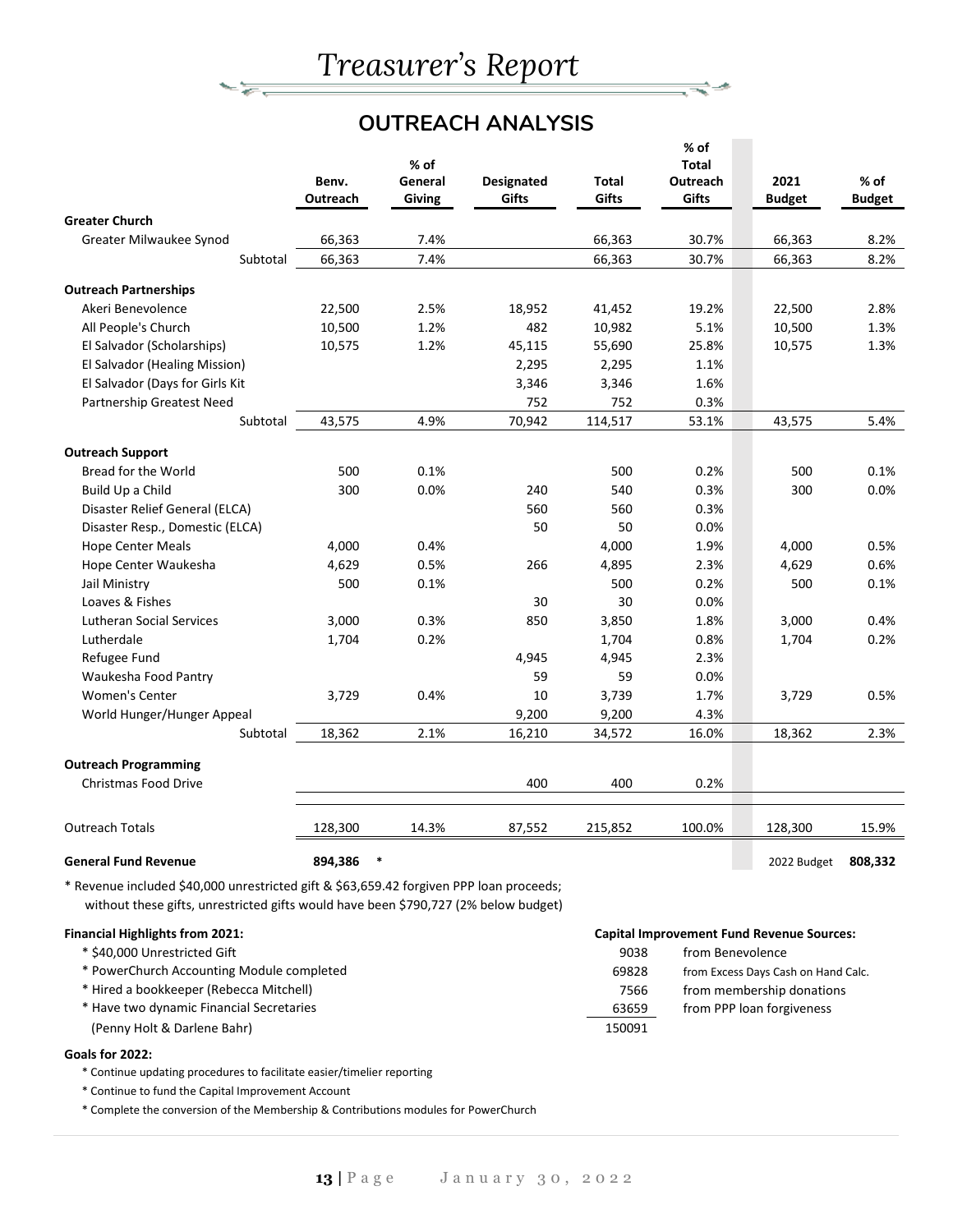÷

submitted by Brian Zach, Council President

With St. John's finalizing the accounting software conversion from QuickBooks to PowerChuch, an audit was not conducted. Our goal is to resume this measure moving forward.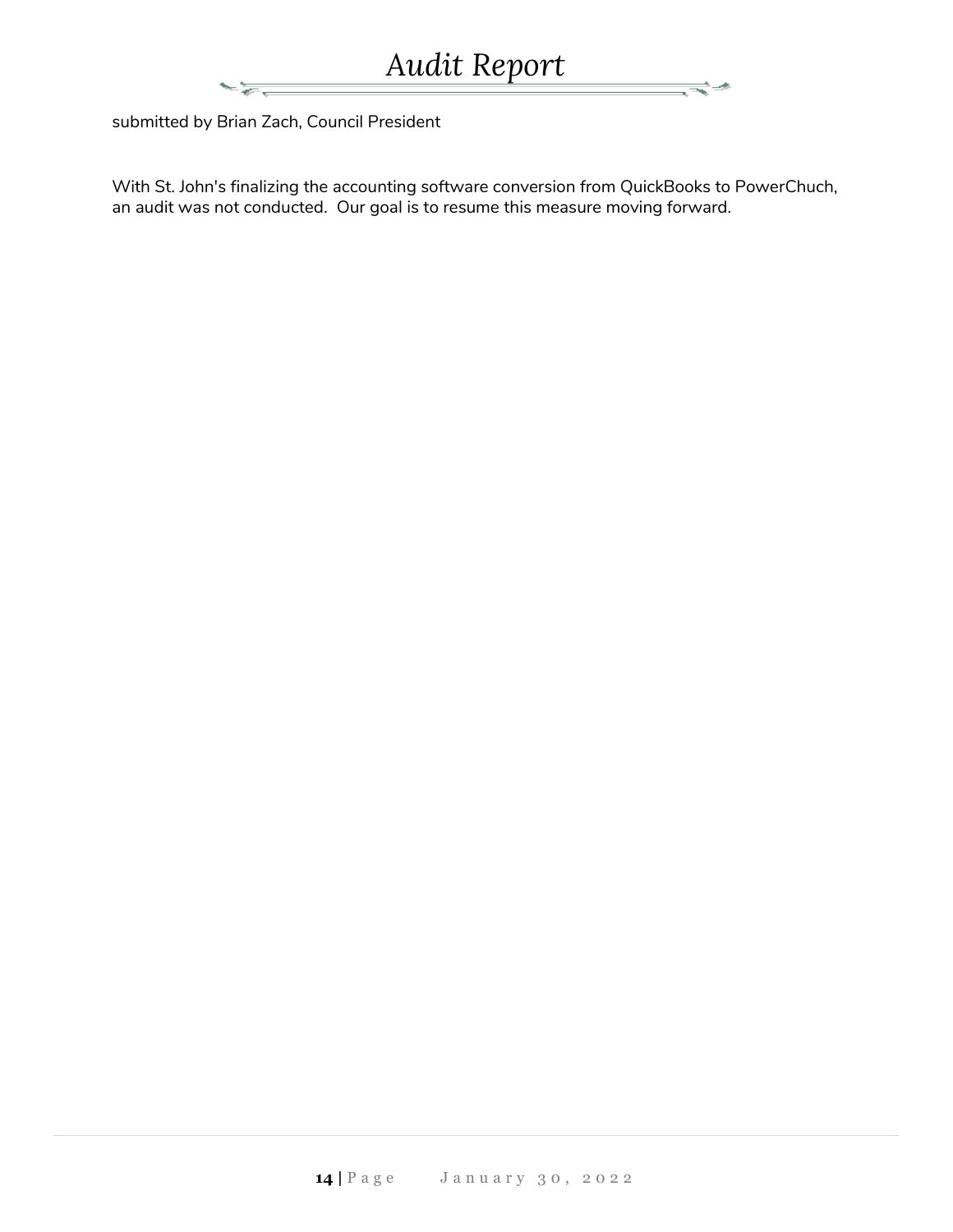## **Endowment Fund Committee Report for 2021**

submitted by Phil Lange, Chairperson

Committee: Jennifer Cranfill (Term Expires May 2025) Carole Lewis (Term Expires May 2024) Angie Rose-Mueller, Recording Secretary (Term Expires May 2025) Mark Sabin, Financial Secretary (Term Expires May 2023) Phil Lange, Chairperson (Term Expires May 2023)

Based on the positive financial performance of the Endowment Fund this past year, the Committee was able to offer two open-window promotions for accepting Grant applications. This permitted the review and approved releases of \$14,500 in March and then \$16,500 in October for a total of \$31,000. The total summary of the releases for 2021 is shown on the following page along with the yearend Balance Sheet and Fund Balance as of 12/31/2021.

All grant requests were given equal consideration for their merit and content. All approved Grants help to support either special outreach programs or specific qualifying programs within St. John's. During these times of continuing investment market uncertainty, the Restricted Fund Balance is still being further protected by our Committee with a 15% buffer factor when calculating the funds available for distribution. The Endowment Fund balance as of 12/31/2021 was \$150,928. The next open window for receipt of grant requests is currently estimated to be February or March 2022.

The Committee has also recently provided an updated brochure describing the Fund and its purpose (see the information desk), We have also provided periodic updates and information within the "Weekly Happenings" and monthly "Inspire," as well as, in a recent Stewardship mailing. We are hoping that you will consider ways in which you too can help support the ongoing outreach mission of St. John's Endowment Fund through "*The Gift that will Keep On Giving*".

If you have any questions concerning this report, the Fund or for the Committee itself, please contact any one of our Committee members.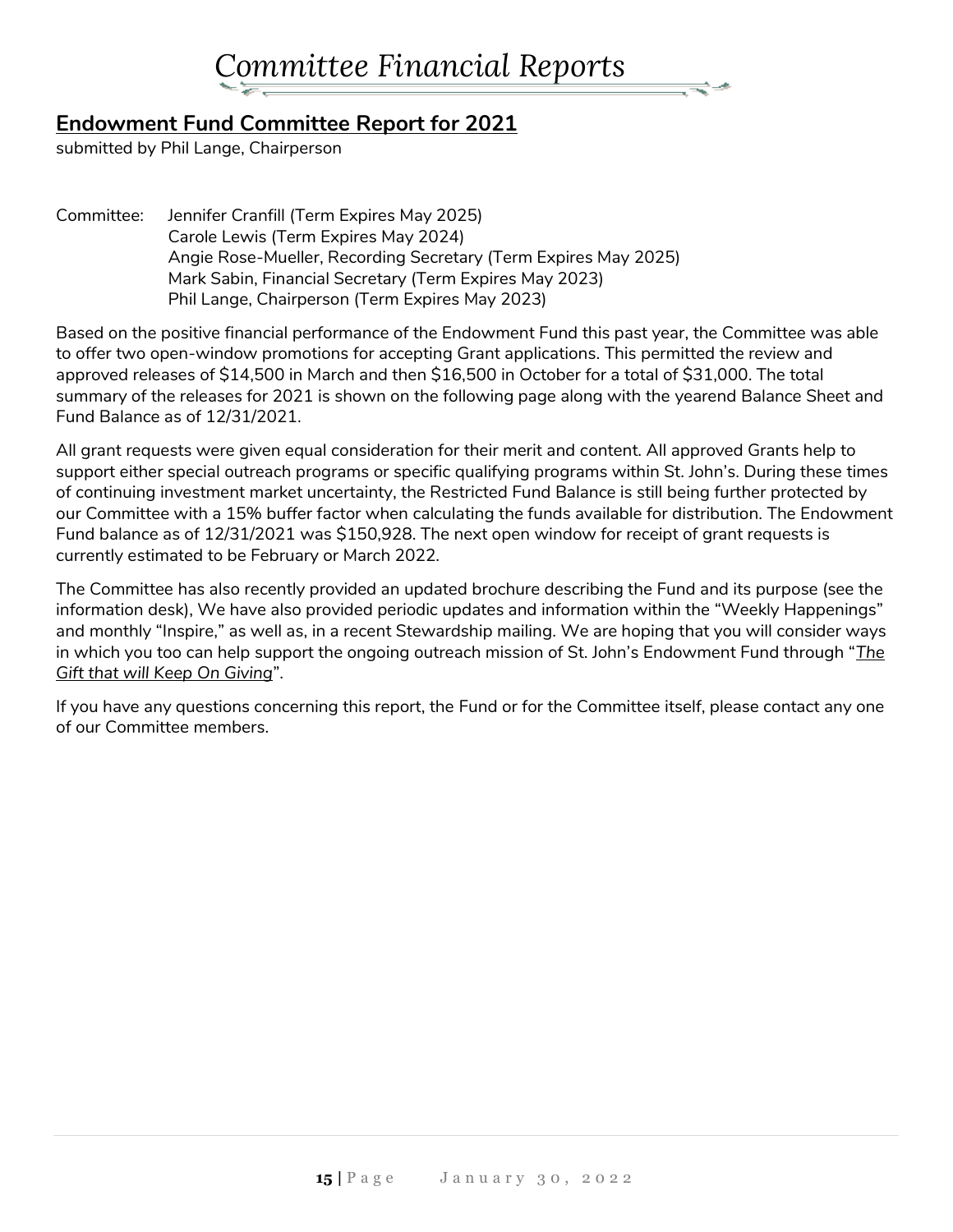### **St. John's Lutheran Church - Endowment Fund Balance Sheet**

⇒≁

|                                             | <b>Year Ended</b> | <b>Year Ended</b> |
|---------------------------------------------|-------------------|-------------------|
|                                             | Dec. 31, 2021     | Dec. 31, 2020     |
| <b>ASSETS:</b>                              |                   |                   |
| Vanguard Wellington Fund - Admiral          | \$150,928         | \$155,182         |
| Receivable from St. John's                  | O                 | O                 |
| <b>TOTAL ASSETS</b>                         | \$150,928         | \$155,182         |
|                                             |                   |                   |
| <b>LIABILITIES &amp; FUND BALANCE</b>       |                   |                   |
| <b>Grants Payable</b>                       | \$0               | \$0               |
| Fund Balance:                               |                   |                   |
| <b>Funds Available for Distribution</b>     | 28,835            | 33,089            |
| <b>Restricted Fund Balance</b>              | 122,093           | 122,093           |
| <b>Total Fund Balance</b>                   | \$150,928         | \$155,182         |
| <b>TOTAL LIABILITIES &amp; FUND BALANCE</b> | \$150,928         | \$155,182         |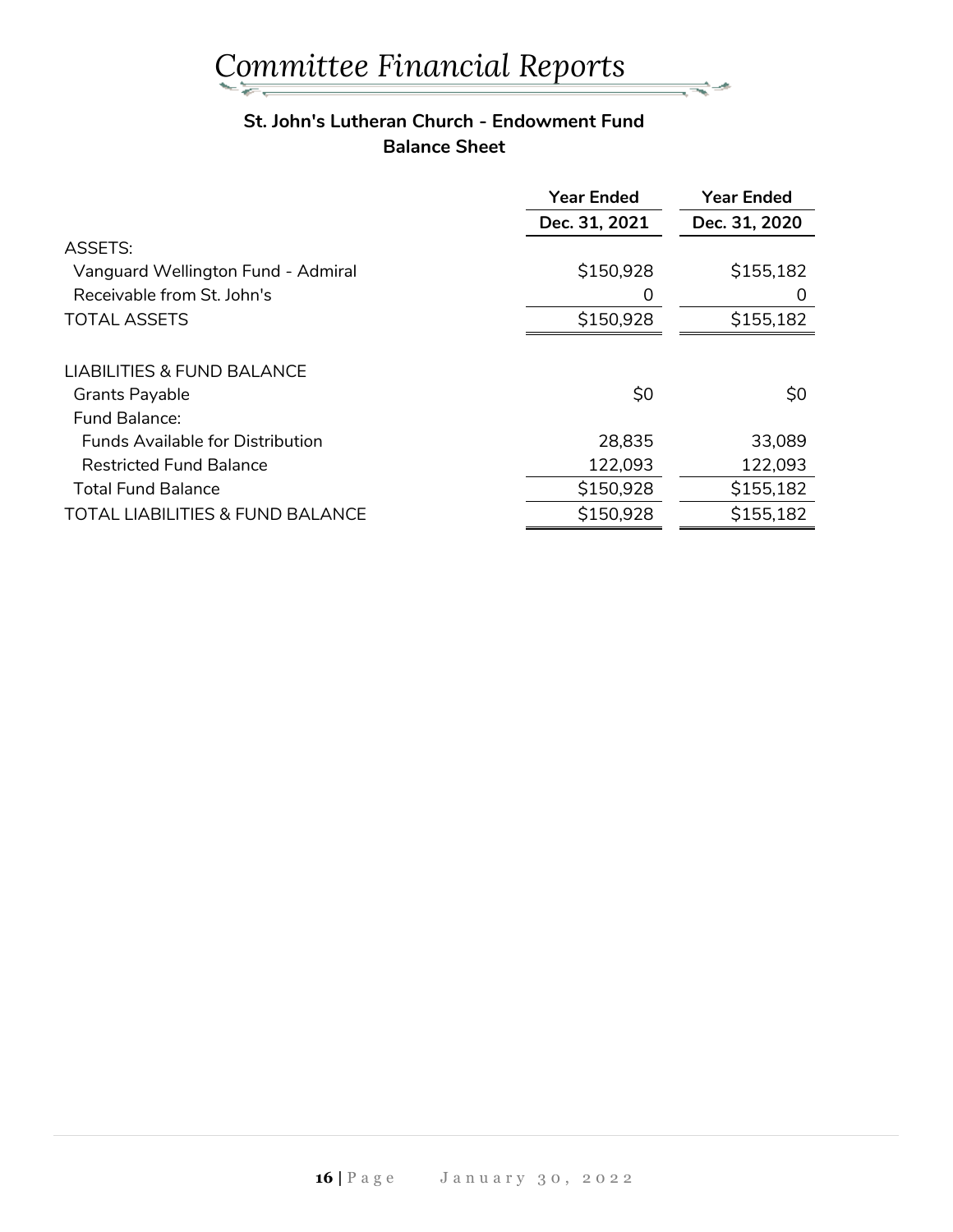### **St. John's Lutheran Church - Endowment Fund Statement of Funds**

₹≁

|                                                | <b>Year Ended</b> | <b>Year Ended</b> |
|------------------------------------------------|-------------------|-------------------|
|                                                | Dec. 31, 2021     | Dec. 31, 2020     |
| <b>Fund Balance:</b>                           |                   |                   |
| Beginning of the period                        | \$155,182         | \$154,952         |
| <b>Endowments received</b>                     | 0                 | 0                 |
| Endowment grants:                              |                   |                   |
| Akeri Parish Medium School Project             | \$1,500           | \$0               |
| All Peoples - Isaiah 55 Food Ministries        | 500               | 0                 |
| <b>Christmas Food Drive</b>                    | 0                 | 400               |
| El Salvador Student Scholarships               | 750               | 1,500             |
| <b>ELCA - Multiple Ministries</b>              | 2,500             | 500               |
| Habitat for Humanity - Waukesha                | 2,250             | 1,500             |
| Hope Center - Multiple Ministries              | 2,000             | 1,400             |
| Jeremy & Sienna Houses                         | 2,500             | 1,500             |
| Literacy Services of Wisconsin - Waukesha      | 1,000             | 0                 |
| Luther Manor - Technology                      | 500               | 750               |
| Lutheran School of Theology                    | 1,000             | 1,500             |
| Lutheran Social Services - Multiple Ministries | 2,750             | 0                 |
| Lutherdale Bible Camp                          | 500               | 0                 |
| Mission of Healing - El Salvador               | 2,250             | 1,000             |
| <b>NAMI - Southeast Wisconsin</b>              | 1,000             | 0                 |
| Ronald McDonald House - Children's Hospital    | 500               | 0                 |
| Salvation Army Wauk, - Backpack 68 Program     | 1,500             | 0                 |
| Sister House/Women's Center                    | 2,750             | 1,500             |
| St. John's Good Samaritan Fund                 | 0                 | 500               |
| St. John's Newborn Kits                        | 2,000             | 500               |
| St. John's Preschool                           | 1,250             | 1,500             |
| St. John's Quilt Group                         | 0                 | 500               |
| <b>Waukesha County ADRC</b>                    | 500               | $\overline{0}$    |
| Waukesha Food Pantry                           | 1,500             | 1,000             |
| <b>Total Endowment Grants</b>                  | \$31,000          | \$15,550          |
| Investment gains (losses):                     |                   |                   |
| Investment income, dividends                   | \$2,708           | \$3,361           |
| ST/LT capital gain distributions               | 9,762             | 8,324             |
| Market value gain (loss)                       | 14,276            | 4,094             |
| Net investment gains (losses)                  | \$26,746          | \$15,780          |
| <b>Ending Fund Balance</b>                     | \$150,928         | \$155,182         |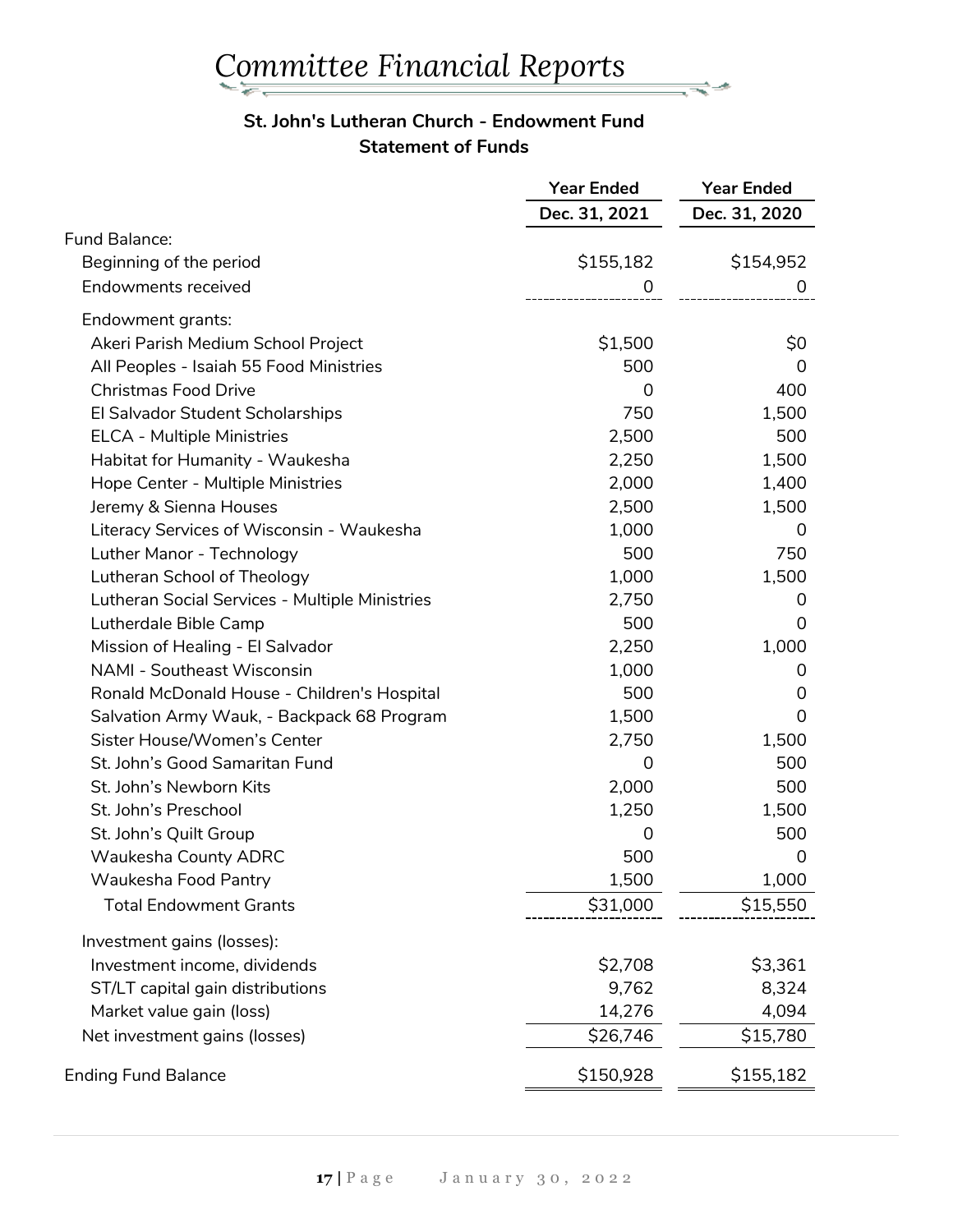ہے۔

## **Gifts and Memorials Annual Report - 2021**

*submitted by Barb Reed, chairperson*

| Beginning Balance as of January 1, 2021 | \$7,438.52  |
|-----------------------------------------|-------------|
| Gifts and Memorials received            | 2,890.00    |
| <b>Gifts and Memorials distributed</b>  | 0.00        |
| Ending Balance as of December 31, 2021  | \$10,328.52 |

**18 |** P a g e J a n u a r y 3 0 , 2 0 2 2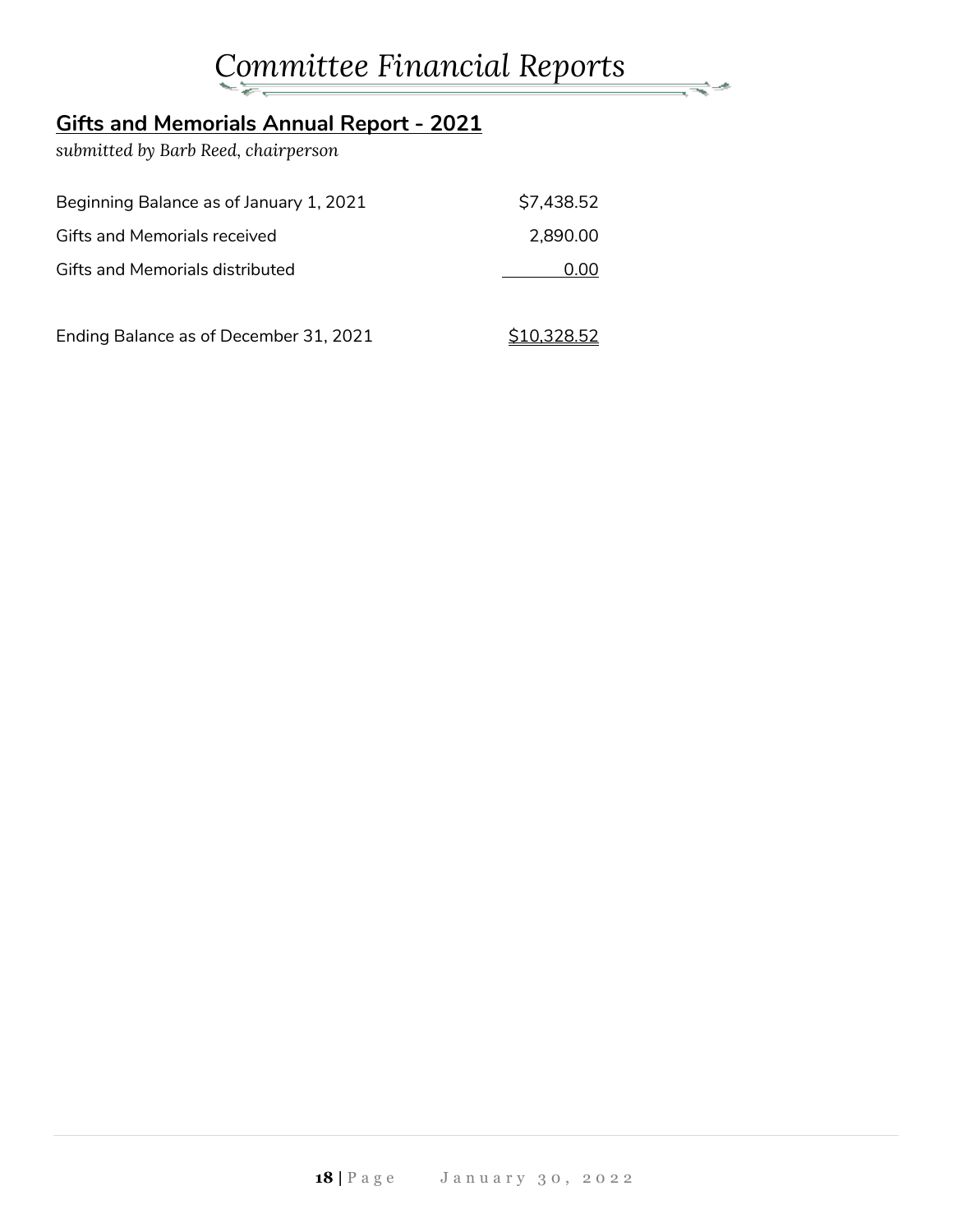$\frac{1}{\sqrt{2\pi}}$ 

## **Memorial Garden Financial Activity for 2021**

#### *Memorial Garden Fund*

| <u>Funds received</u> |                                                                        |             |
|-----------------------|------------------------------------------------------------------------|-------------|
|                       | Niches sold                                                            |             |
|                       | 1 double niche @\$3000                                                 | \$3,000.00  |
|                       | Niche subtotal                                                         | \$3,000.00  |
|                       | 1 Paver purchased @\$125                                               | \$125.00    |
|                       | <b>Total funds received</b>                                            | \$3,125.00  |
| <b>Expenses</b>       |                                                                        |             |
| 25-Jan                | Eickhof invoice #11728: 6 urns @ $$72 + $19$ shipping                  | \$451.00    |
| 13-Feb                | Inv #11798: Peg Miller faceplate inscribing plus shipping from Eickhof | \$205.00    |
| 19-Feb                | Peg Miller faceplate shipping to Eickhof                               | \$14.35     |
| 4-Jun                 | 2 planters for the Memorial Garden from Costco and Target              | \$69.28     |
| 16-Aug                | Karen LaHann faceplate shipping to Eickhof                             | \$14.35     |
| 9-Sep                 | Inv #12721: Karen LaHann faceplate inscribing plus shipping            | \$205.00    |
| 31-Dec                | Columbarium Care Fund deposit for niche #33                            | \$119.00    |
|                       | <b>Total Expenses</b>                                                  | \$1,077.98  |
|                       | Year 2021 net gain/loss                                                | \$2,047.02  |
|                       | Account balance at end of 2020                                         | \$8,002.43  |
|                       | Account balance at end of 2021                                         | \$10,049.45 |
|                       |                                                                        |             |
|                       | <b>Columbarium Care Fund</b>                                           |             |
|                       | Account balance at end of 2020                                         | \$3,815.84  |
|                       | Interest for 2021                                                      | \$0.76      |
|                       | Deposit for niche #33                                                  | \$119.00    |
|                       | Account balance at end of 2021                                         | \$3,935.60  |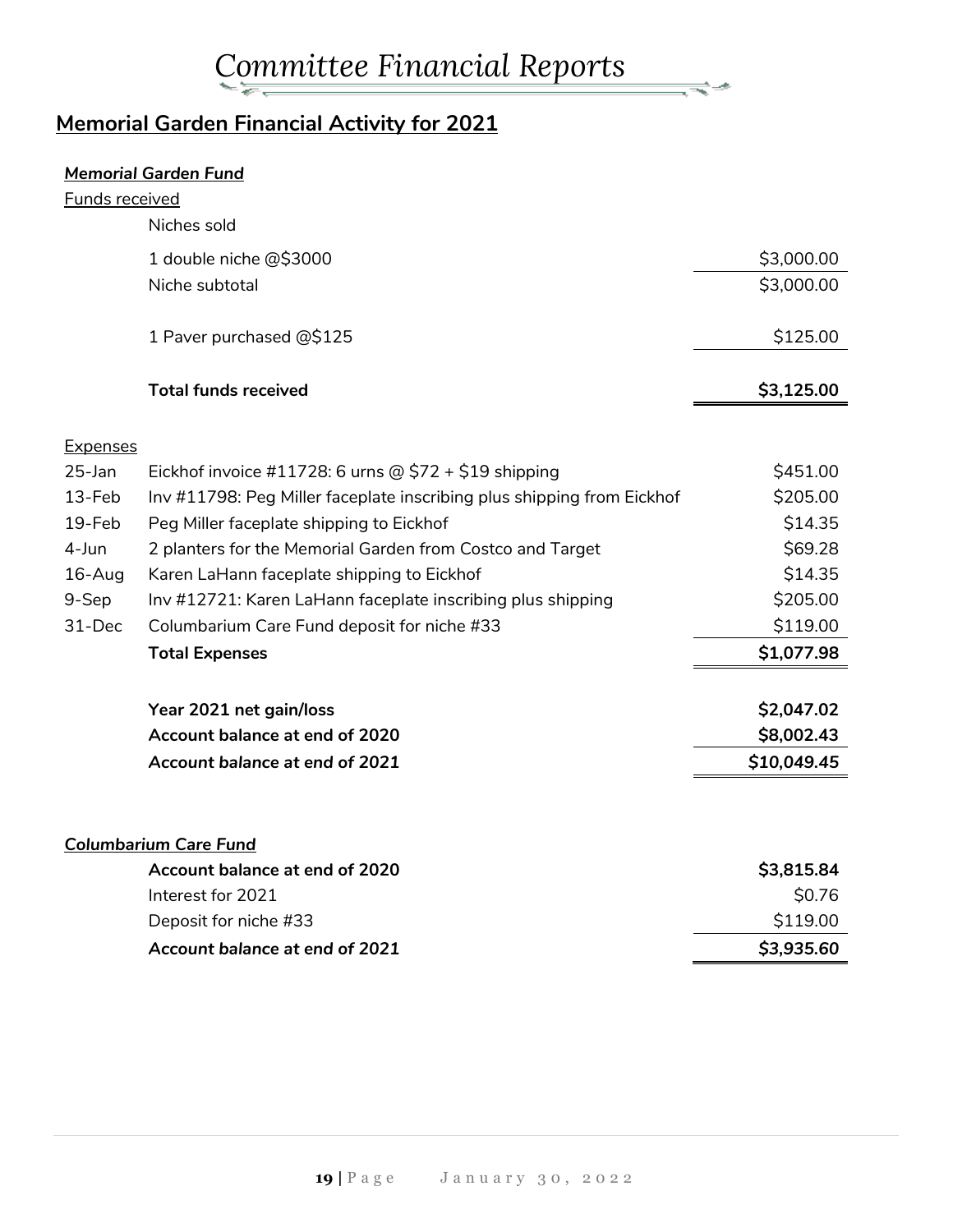## **Preschool Financial Report – as of December 31, 2021**

submitted by Laura Rickinger, Preschool Director and Kim Zick, Preschool Treasurer

### **Balance Sheet as of December 31, 2021**

s.

| <b>ASSETS</b>                          |           |  |
|----------------------------------------|-----------|--|
| <b>Current Assets</b>                  |           |  |
| <b>Checking/Savings</b>                |           |  |
| <b>Checking Waukesha State Bank</b>    | 30,302.98 |  |
| <b>Holding for Scholarship Funds</b>   | 8,880.60  |  |
| <b>Total Checking/Savings</b>          | 39,183.58 |  |
| <b>Accounts Receivable</b>             |           |  |
| <b>Accounts Receivable</b>             | $-208.50$ |  |
| <b>Total Accounts Receivable</b>       | $-208.50$ |  |
| <b>Other Current Assets</b>            |           |  |
| <b>Undeposited Funds</b>               | 2,389.00  |  |
| <b>Total Other Current Assets</b>      | 2,389.00  |  |
| <b>Total Current Assets</b>            | 41,364.08 |  |
| <b>Fixed Assets</b>                    |           |  |
|                                        |           |  |
|                                        |           |  |
| <b>Furniture and Equipment</b>         | 106.50    |  |
| <b>Total Fixed Assets</b>              | 106.50    |  |
| <b>TOTAL ASSETS</b>                    | 41,470.58 |  |
| <b>LIABILITIES &amp; EQUITY</b>        |           |  |
| <b>Liabilities</b>                     |           |  |
| <b>Current Liabilities</b>             |           |  |
| <b>Other Current Liabilities</b>       |           |  |
| <b>Deferred Revenue</b>                | 4,231.17  |  |
| <b>PPP funds from SJLC</b>             | 12,640.58 |  |
| <b>Total Other Current Liabilities</b> | 16,871.75 |  |
| <b>Total Current Liabilities</b>       | 16,871.75 |  |
| <b>Long Term Liabilities</b>           |           |  |
| <b>Reserve Outdoor Learning Center</b> | 10,000.00 |  |
| <b>Total Long Term Liabilities</b>     | 10,000.00 |  |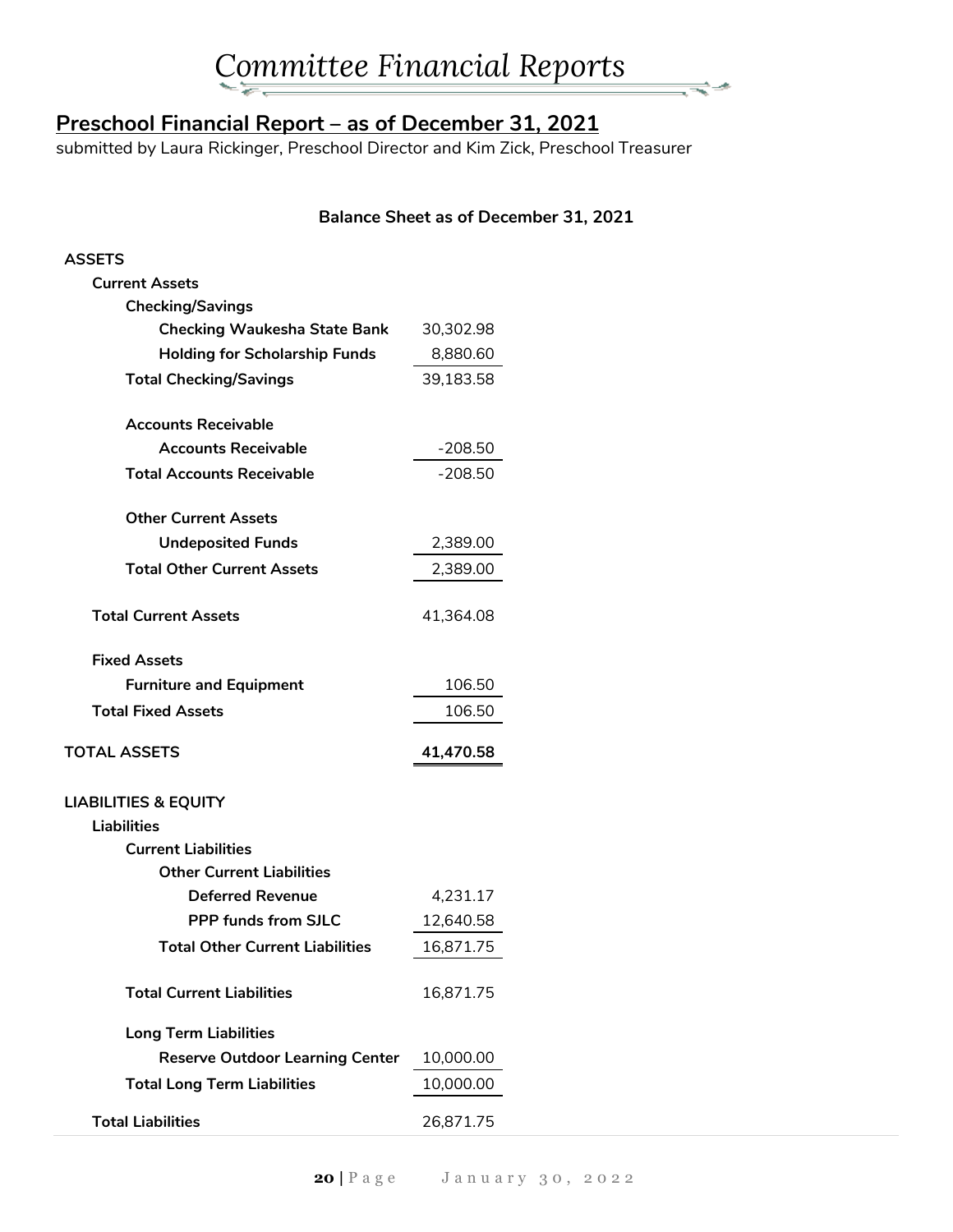ہے۔

| <b>Equity</b>                         |           |
|---------------------------------------|-----------|
| <b>Opening Balance Equity</b>         | 10.033.71 |
| <b>Unrestricted Net Assets</b>        | 9,228.69  |
| Net Income                            | -4.663.57 |
| <b>Total Equity</b>                   | 14.598.83 |
| <b>TOTAL LIABILITIES &amp; EQUITY</b> | 41.470.58 |

## **St. John's Preschool Profit and Loss July 2020 – June 2021**

|                                             | Jul '20 - Jun 21 |
|---------------------------------------------|------------------|
| <b>Ordinary Income/Expense</b>              |                  |
| <b>Income</b>                               |                  |
| DCF 2020-2021 Grant monies                  | 24,740.00        |
| <b>Gifts and Donations</b>                  | 8,010.00         |
| <b>Healthy Snack Fee</b>                    | 2,098.37         |
| <b>Registration fee</b>                     | 1,418.00         |
| <b>Tuition</b>                              | 55,969.52        |
| <b>Uncategorized Income</b>                 | 5.00             |
| <b>Total Income</b>                         | 92,240.89        |
| <b>Gross Profit</b>                         | 92,240.89        |
| <b>Expense</b>                              |                  |
| <b>Classroom expenses</b>                   |                  |
| <b>Snacks and Refreshments</b>              | 20.98            |
| <b>Supplies</b>                             | 258.15           |
| <b>Total Classroom expenses</b>             | 279.13           |
| <b>Continuing Education</b>                 | 482.00           |
| <b>Credit Card/Vanco Fees</b>               | 663.09           |
| <b>Facilities &amp; Admin Expense</b>       |                  |
| <b>Advertising and Promotion</b>            | 200.00           |
| <b>Background check</b>                     | 50.72            |
| Postage                                     | 62.80            |
| <b>Total Facilities &amp; Admin Expense</b> | 313.52           |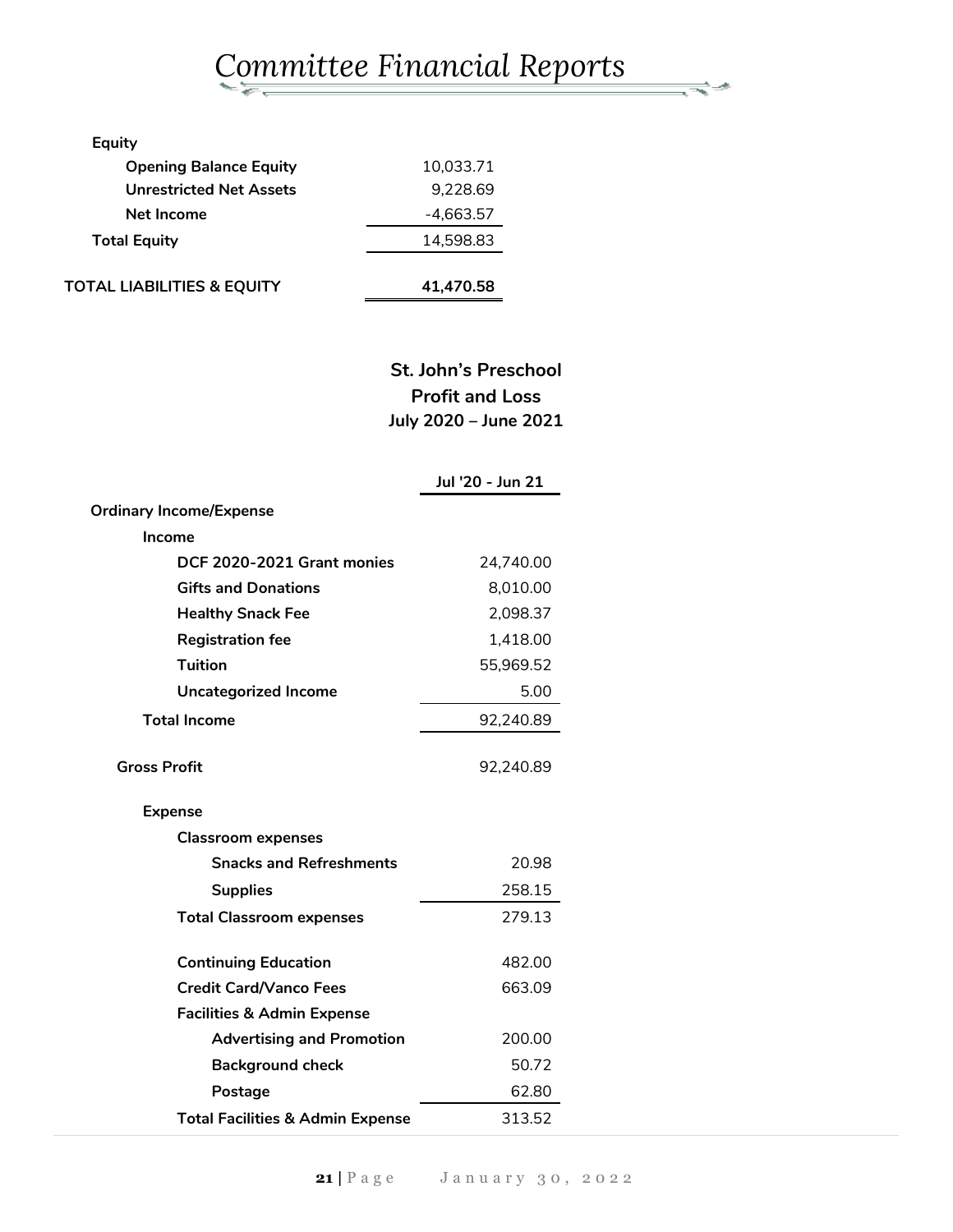| <b>Healthy Snack Expenses</b>      | 698.50    |
|------------------------------------|-----------|
| <b>Honorariums Expense</b>         | 325.00    |
| <b>Personnel Costs</b>             |           |
| <b>MEDI Taxes</b>                  | 975.32    |
| <b>OASDI Taxes</b>                 | 4,137.63  |
| <b>Payroll Expenses</b>            | 67,262.20 |
| <b>Payroll service fee</b>         | 293.50    |
| <b>Total Personnel Costs</b>       | 72,668.65 |
| <b>Professional Fees</b>           | 335.00    |
| <b>Programs and Events Expense</b> |           |
| <b>End of Year Picnic expense</b>  | 10.50     |
| <b>Total Programs and Events</b>   |           |
| <b>Expense</b>                     | 10.50     |
| <b>Total Expense</b>               | 75,775.39 |
| <b>Net Ordinary Income</b>         | 16,465.50 |
| <b>Net Income</b>                  | 16,465.50 |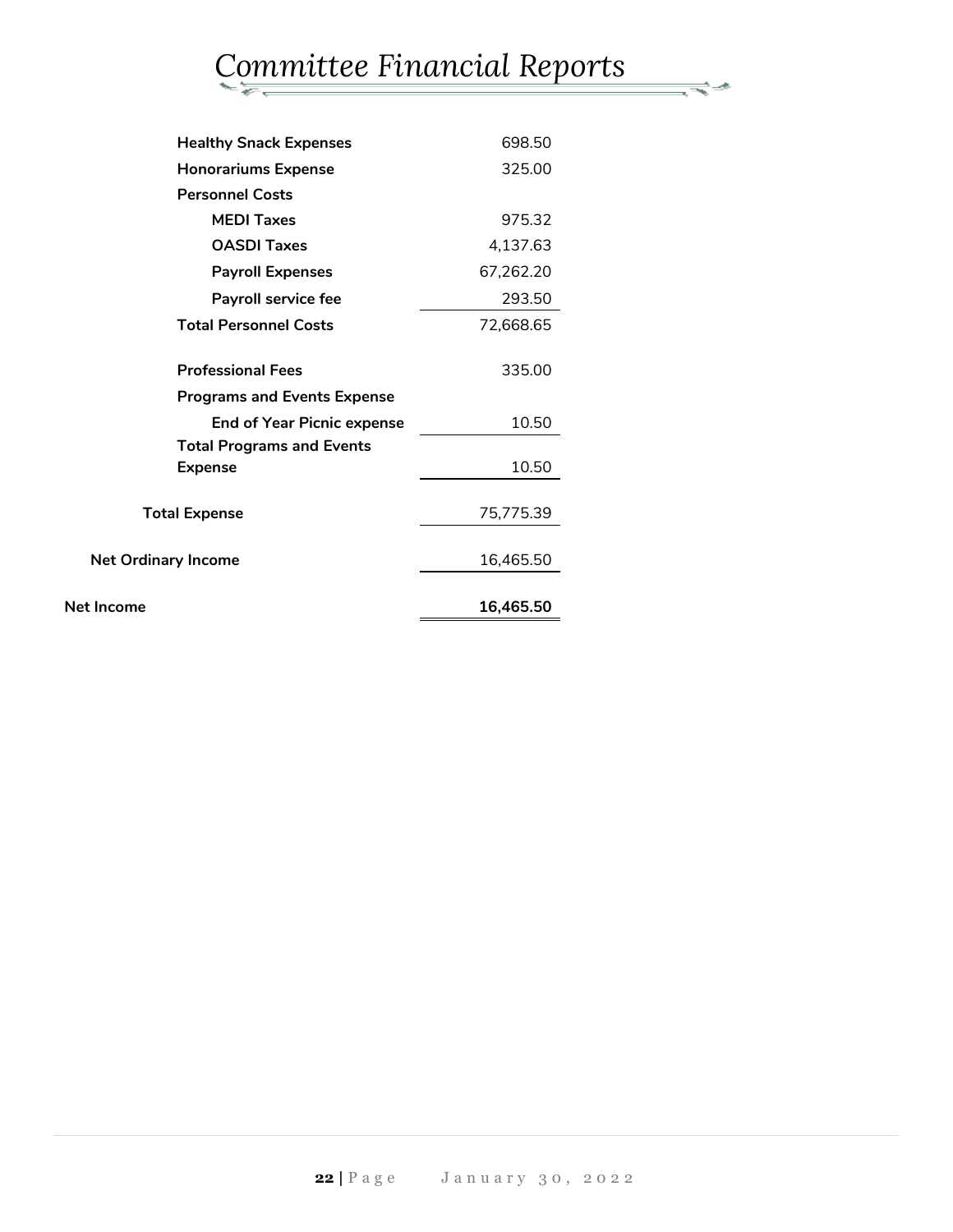

## **GROTH Design Recap and Update**

Submitted by Brian Zach, Council President

January 16, 2022

St. John's has partnered with Milwaukee-based GROTH Design Group to develop a master plan for our building and grounds.

Below is the timeline of what activities have taken place. Please note: this is not a meeting-by-meeting timeline, but a high-level recap of the events.

- **2020** Conversations of potential larger interior and exterior projects (i.e., identifying a main entry, Circle Drive repair, etc.) lead to our partnership with GROTH Design
- Summer Mechanical, Electrical, Plumbing (MEP) assessment was conducted to determine the individual lifespans of these areas throughout the church. Pinpointing potential concerns and support for any future work/construction which may occur.
- Fall Two congregational Visioning Workshops held by Paul Barribeau of GROTH Design to guide and assistance in creating a master plan. Additional meetings were held with ministry leaders to assess their needs and building usage. These meetings and workshops allowed GROTH to shape the master plan and possible design options to meet our short and long-term needs.
- Winter Initial findings from the Workshops and ministry meetings were presented to the team for review and feedback.

\_\_\_\_\_\_\_\_\_\_\_\_\_\_\_\_\_\_\_\_\_\_\_\_\_\_\_\_\_\_\_\_\_\_\_\_\_\_\_\_\_\_\_\_\_\_\_\_\_\_\_\_\_\_\_\_\_\_\_\_\_\_\_\_\_\_\_\_\_\_\_\_\_\_\_\_

GROTH share various architectural drawings to the group which created possible solutions to our identified short and long-term needs.

#### **2021**

| Winter | Additional St. John's members were brought on board to assist, as the scope of the project<br>expanded. The project "expanding" was derived from the Workshop sessions, ministry leader<br>meetings, and feedback from the team. |
|--------|----------------------------------------------------------------------------------------------------------------------------------------------------------------------------------------------------------------------------------|
|        | New team members began looking and prioritizing the original ideas (i.e., identifying a main<br>entry, Circle Drive repair, etc.) compared to the additional short and long needs discovered in<br>the September meetings.       |
| Spring | Meetings were held as a group and with GROTH Design deciphering priorities of the identify<br>short and long-term needs in potential interior and exterior changes.                                                              |
|        | GROTH share new architectural conceptual drawings to help visual guide our conversations<br>and discernment.                                                                                                                     |
| Summer | Members visited Grace in Grace Lutheran in Grafton, along with two churches in Madison for an<br>in person understanding of construction possibilities and to hear from church leaders about<br>their work with GROTH Design.    |
|        | More meetings were held to look over redefined drawings and provide feedback.                                                                                                                                                    |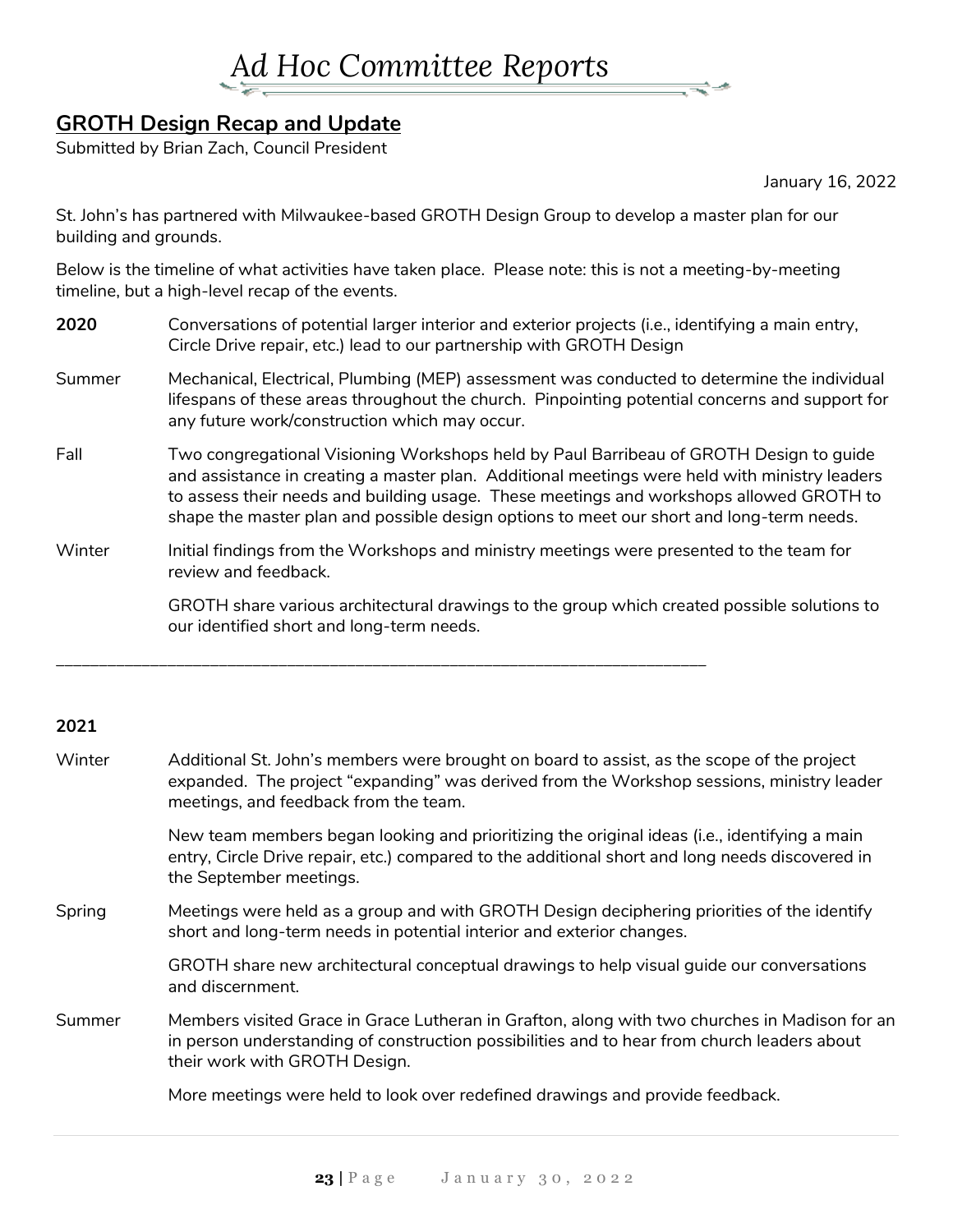# *Ad Hoc Committee Reports*

A representative from Mission Investment Fund (a financial ministry of the ELCA) spoke the group about possible funding opportunities and services they provide for churches looking at construction projects. VJS Construction Services was brought in by GROTH Design to share construction estimates based on the short and long-term needs we identified. Fall Meetings with GROTH Design and VJS continue as the team works through drawings and

- concept changes.
- Winter Meetings continue as the team continues to give feedback and reviews new tweaks and changes from VJS and GROTH Design.

#### **2022**

Winter The group inches closer on finalizing potential plans which can be share with the entire congregation.

> A date has been set! On Sunday, May 22, 2022, we are planning to share the work the team has done with GROTH Design and VJS. Please stay tuned for more details on this event as the date approaches.

At this time St. John's has not committed to any construction or improvements, but as you have read above, a great deal of work has been done to explore the possibilities to better meet our short and long-term goals. We have been blessed by the wonderful work and expertise of Paul Barribeau at GROTH Design and the team at SJV, guiding us through these difficult conversations.

I would like to thank the members of the Interiors Visioning Team (Gail Rennie, Dick Granholm, Jan Delzer, Jeff Gubbins, Marion Schreiber and Pam Truax) for their visioning in 2019. They were sanctioned by Council to evaluate the immediate and long-range needs for the interior spaces within the church: functional, operational, and aesthetic. Based on research done by church planners and architects, they were aware that every narthex should have designated space for people to hang out and for relationships to organically form. This is where their visioning started. After visiting several churches in the area and listening to a presentation by GROTH Design, their recommendation to Council was to hire GROTH Design (architect for the Grace Lutheran Church remodel) to do a preliminary study and come up with a Master Plan that took into consideration all the anticipated mechanical, operational, aesthetic, and exterior needs that should be addressed in the very near future. The congregation and groups at St. Johns were encouraged to express their "wishes" and what needs should be met to further our various ministries. Once Council approved hiring GROTH Design, the committee stepped back and a building team was appointed to carry the project to the next level. We are grateful to the Interiors Team for their vision, dedication, and attention to detail at the onset of this project.

Thank you to the additional St. John's members who supported the conversation and efforts as the scope of this project widen. Those members are: John Almasi, Andy Petersen, Dan Thompson, Kasee Lange, Ken Bahr, Laura Rickinger, Melissa Seamonson, Gregg Everts, Sara Everts, and Tim Tollander.

Lastly, congregational members, I want to thank you for your continued support and prayers!

Blessings, Brian Zach – President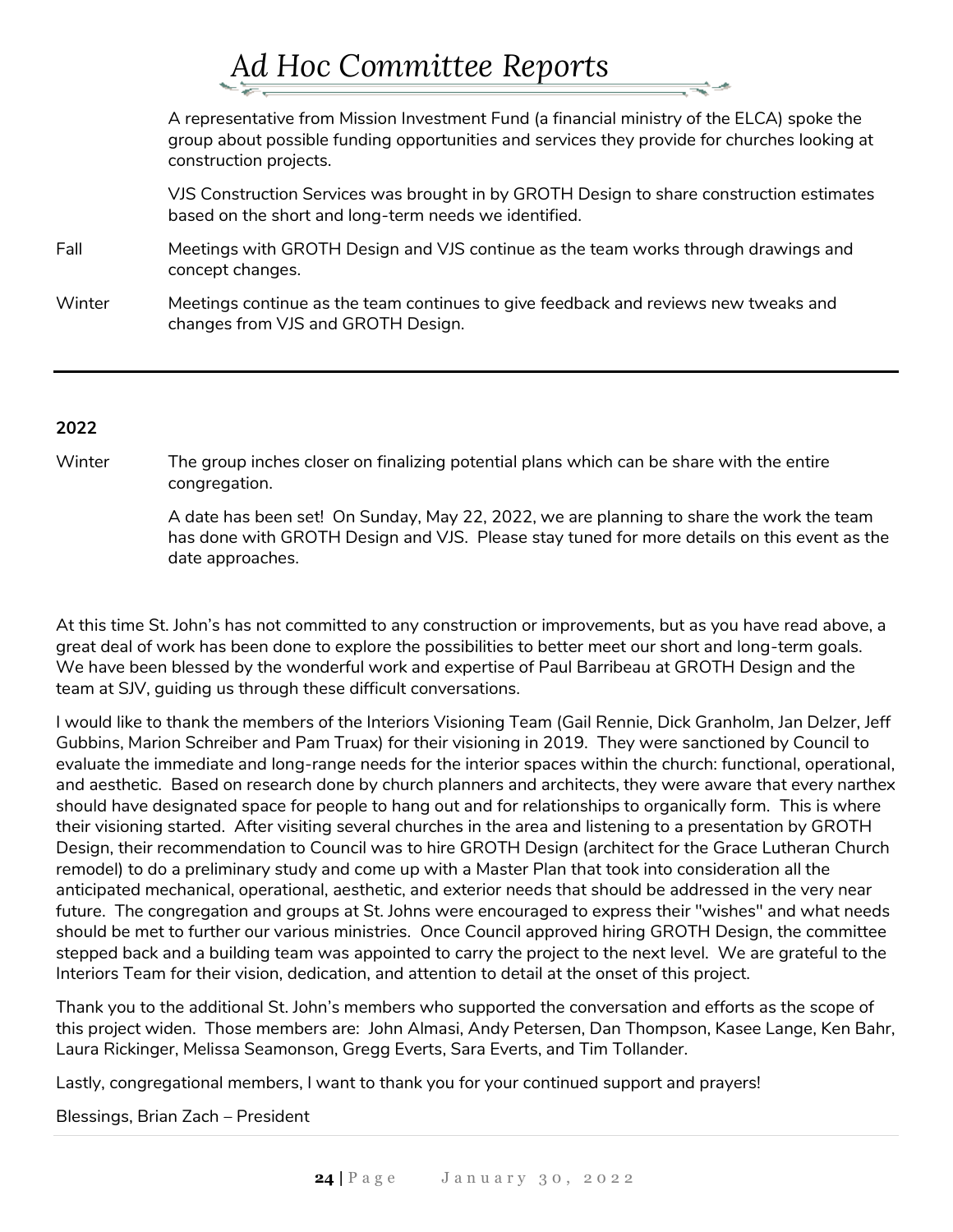## **Transition Team**

Fellow Disciples,

Since March 2021, we have been gathering in person for worship, education, and small groups. We have enjoyed hearing the amazing gifts of our musicians and resumed singing. It feels good to return to what we all identify, value, and appreciate as a church. Hopefully someday soon we can safely bring back the other parts of fellowship and gathering we deeply enjoy (i.e., sharing peace).

Sadly, COVID and the recent variants have affected our lives beyond what we could have ever foreseen. Currently the reported case numbers are reaching record numbers, which prompted a letter from the Wisconsin Council of Churches urging churches to return to virtual gatherings for the next 4-6 weeks.

Our goal is to continue to keep the doors of St. John's open for those ready and comfortable gathering inperson, knowing how important and valuable this is to our spiritual health. We recognize others may not be comfortable with gathering in-person and will continue to offer virtual options so that we can all stay connected to one another and the church. That said, keeping the doors open becomes easier when we have our amazing staff present to lead and support us in all the wonderful ministries at St. John's.

In response to the rising cases and the Wisconsin Council of Churches letter, we are requesting you wear a mask while at St. John's through February 7. Masking is a simple and easy way we can ensure that our staff and worship leaders are able to continue to offer worship, music, and education each week. The Transition Team will meet February 8 to reassess further recommendations.

Transition Team: thank you for your dedication and guidance, and gratitude to all of you, for your continued prayers and support.

Praying for peace and good health to all, Brian Zach – President & Transition Team Chair

**Transition Team members:** Pastor Brian Halverson, Ken Bahr, Bruce Campbell, Gregg Everts, Sara Everts, Jerry Hanson, Laura Rickinger, Elizabeth Roth, Tom Potratz, Dan Thompson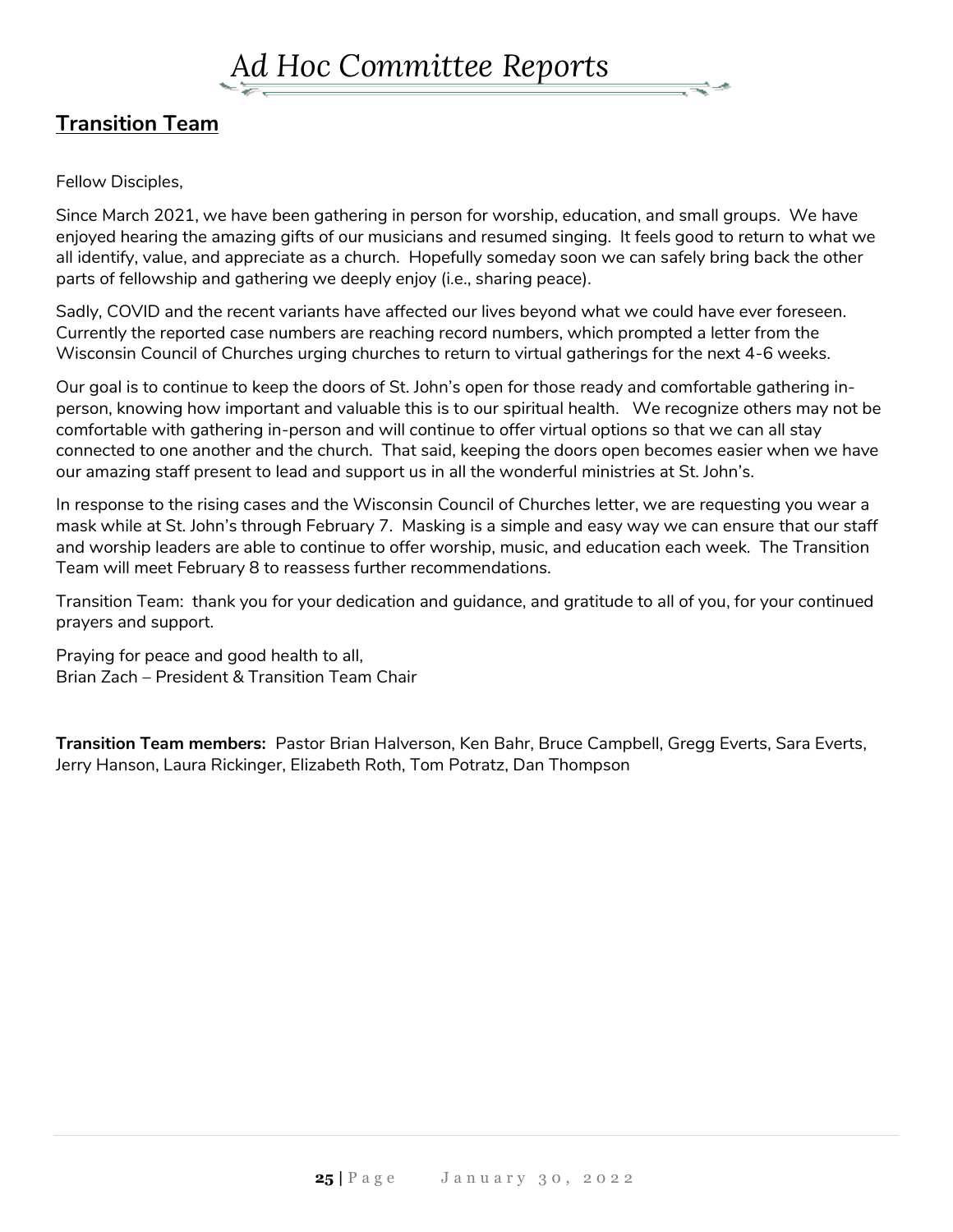

## **Nominating Committee Report**

submitted by Brian Zach, Council President

#### **Nominations for 2021-2022 Nominating Committee**

- 1. Linnea Logan
- 2. Maddie Beug-Hoffman
- 3. Phil Lange
- 4. John Roth
- 5. Christine Hintz
- 6. Brian Cranfill

#### **2021-2022 Church Council**

| President      | Brian Zach              | second year | first term^                               |
|----------------|-------------------------|-------------|-------------------------------------------|
| Vice-President | Keith Paukner           | first year  | first term                                |
| Secretary      | <b>Christine Hintze</b> | second year | first term $\wedge$                       |
| Treasurer      | Dawn Williams           |             |                                           |
| At Large #1    | Jim Morgan              | first year  | first term                                |
| At Large #2    | <b>Tim Tollander</b>    | second year | first term <sup><math>\wedge</math></sup> |
| At Large #3    | Maddie Beug-Hoffman     | second year | first term $\wedge$                       |
| At Large #4    | Linnea Logan            | first year  | second term                               |
| At Large #5    | Kris Wasserman          | first year  | first term                                |

^ eligible for reelection for a second term (2022-2024)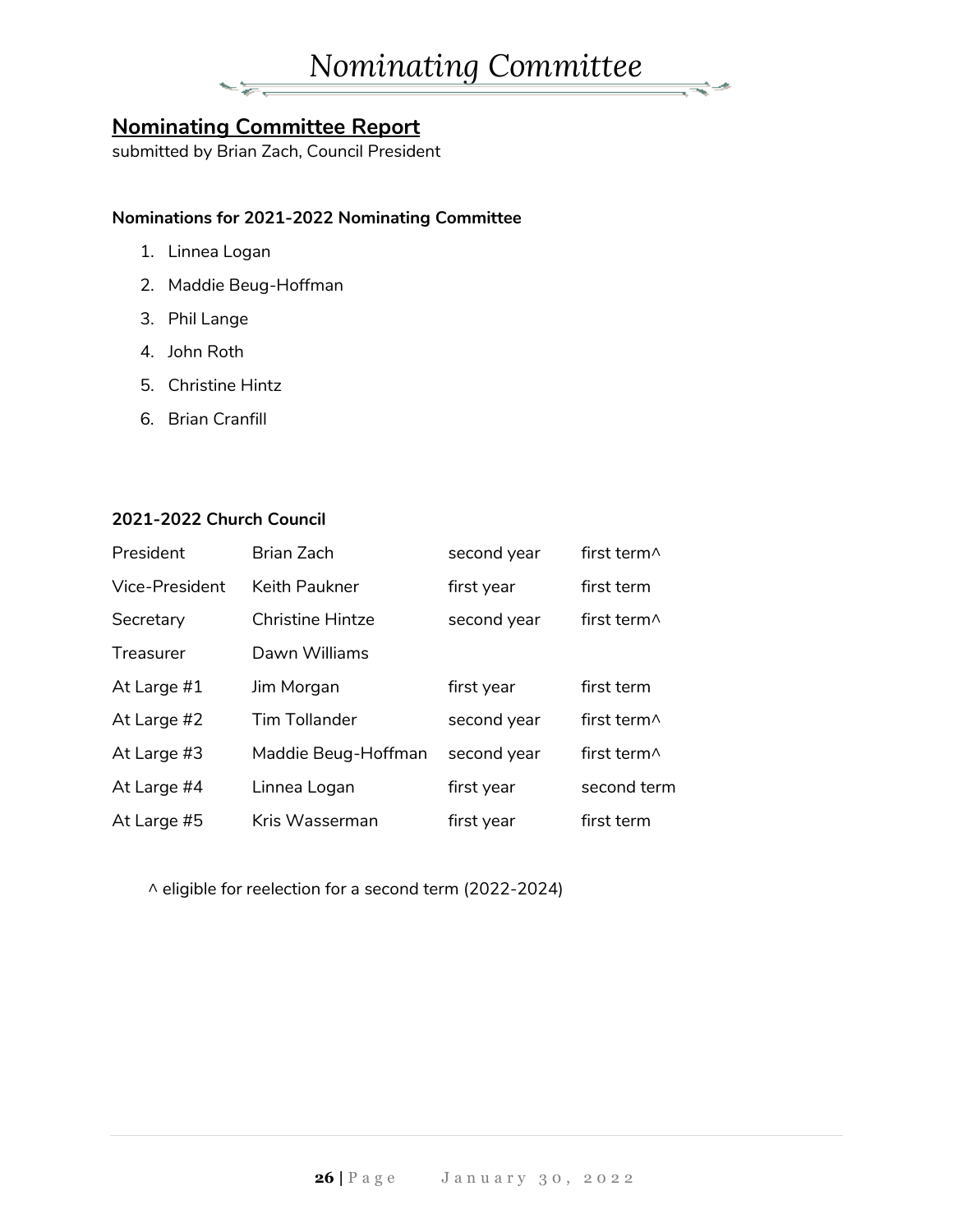# *Proposed Budget for 2022*

 $\equiv$ 

| <b>Fund 01 GENERAL FUND</b> |                                                    |            |     |
|-----------------------------|----------------------------------------------------|------------|-----|
| 2022                        | 01-4100 General Fund                               | 866,356.00 |     |
| 2022                        | 01-4110 Loose Checks-Non-Members                   | 4,175.00   |     |
| 2022                        | 01-4115 Cash Contributions                         | 4,100.00   |     |
| 2022                        | 01-4120 Initial Offering/Seasonal                  | 7,475.00   |     |
| 2022                        | 01-4155 Building Usage                             | 1,440.00   |     |
| 2022                        | 01-4160 Investment Income                          | 3,000.00   |     |
| 2022                        | <b>Fund 01 Total Income</b>                        | 886,546.00 |     |
|                             |                                                    |            |     |
|                             | <b>SALARIES/COMPENSATION</b>                       |            |     |
| 2022                        | <b>TOTAL SALARIES</b>                              | 433,063.67 |     |
| 2022                        | <b>TOTAL HEALTH INS &amp; OTHER BENES</b>          | 82,111.35  |     |
| 2022                        | <b>TOTAL CONTINUING EDUCATION</b>                  | 2,000.00   |     |
| 2022                        | <b>TOTAL STAFF TRAVEL EXPENSES</b>                 | 2,220.00   |     |
| 2022                        | Pastor's Discretion                                | 1,000.00   |     |
| 2022                        | <b>TOTAL STAFF COSTS</b>                           | 520,395.01 | 56% |
| <b>CARING &amp; SHARING</b> |                                                    |            |     |
| 2022                        | 01-5650 Adult Education                            | 2,000.00   |     |
| 2022                        | 01-5660 Small Group Ministries                     | 2,000.00   |     |
| 2022                        | 01-5670 Mail/Stewardship                           | 2,385.00   |     |
| 2022                        | 01-5710 Evangelism Expense                         | 1,000.00   |     |
| 2022                        | 01-5720 Fellowship Expense                         | 1,000.00   |     |
| 2022                        | <b>TOTAL CARING &amp; SHARING COSTS</b>            | 8,385.00   | 1%  |
|                             |                                                    |            |     |
| <b>WORSHIP</b>              |                                                    |            |     |
| 2022                        | 01-5820 Altar Paraments                            | 2,500.00   |     |
| 2022                        | 01-5840 Devotionals                                | 900.00     |     |
| 2022                        | 01-5850 Flowers                                    | 1,900.00   |     |
| 2022                        | 01-5870 Worship Resources                          | 800.00     |     |
| 2022                        | 01-5880 Worship Supplies                           | 2,100.00   |     |
| 2022                        | <b>TOTAL WORSHIP COSTS</b>                         | 8,200.00   | 1%  |
|                             |                                                    |            |     |
| <b>MUSIC</b><br>2022        | 01-6010 CCLI Music License                         | 1,326.00   |     |
| 2022                        | 01-6020 Fine Arts Series                           | 100.00     |     |
|                             | 01-6040 Guild Membership Handbell Choir (Change to |            |     |
| 2022                        | Musicians Membership/Education?)                   | 395.00     |     |
| 2022                        | 01-6045 Handbell Choir Music/Outreach              | 1,393.00   |     |
| 2022                        | 01-6050 Instrument Maintenance/Additions           | 13,500.00  |     |
| 2022                        | 01-6060 Instrumental/Organ Music                   | 150.00     |     |
| 2022                        | 01-6070 KOTK                                       | 350.00     |     |
| 2022                        | 01-6100 Praise Band Music & Supplies               | 400.00     |     |
| 2022                        | 01-6110 Senior Choir Music                         | 1,000.00   |     |
| 2022                        | 01-6120 Special Music/Performers                   | 500.00     |     |
| 2022                        | <b>TOTAL MUSIC</b>                                 | 19,114.00  | 2%  |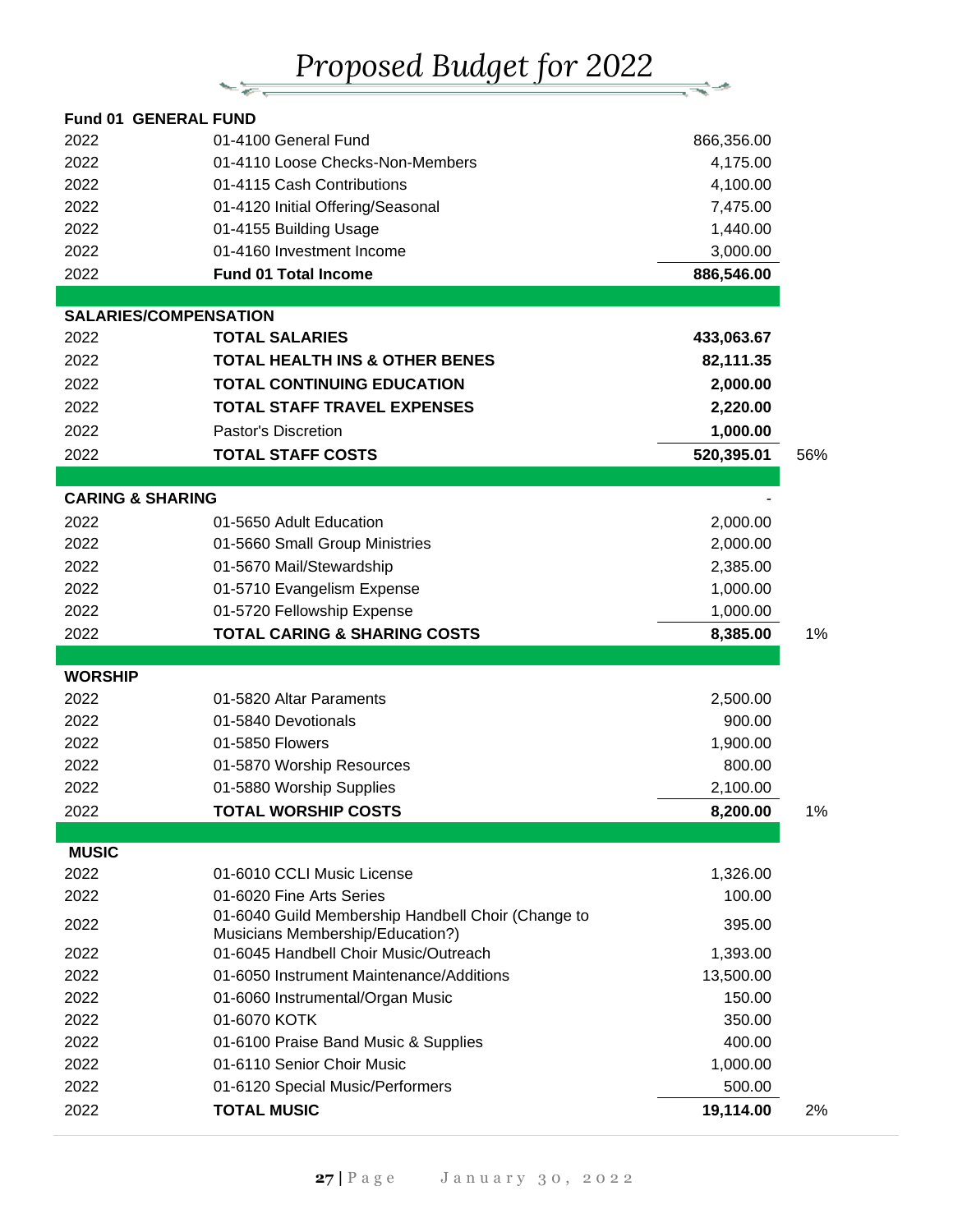*Proposed Budget for 2022*

 $\frac{1}{\sqrt{2}}$ 

| <b>CHILDREN, YOUTH, FAMILIES</b> |                                                   |                           |      |
|----------------------------------|---------------------------------------------------|---------------------------|------|
| 2022                             | 01-6220 High School                               | 13,705.00                 |      |
| 2022                             | 01-6230 9th Grade Confirmation                    | 4,680.00                  |      |
| 2022                             | 01-6305 Middle School Ministry                    | 7,000.00                  |      |
| 2022                             | 01-6320 Education                                 | 4,250.00                  |      |
| 2022                             | 01-6330 Ministry Training                         | 1,000.00                  |      |
| 2022                             | 01-6340 Programing                                | 3,500.00                  |      |
| 2022                             | 01-6350 Service & Missions                        | 1,500.00                  |      |
| 2022                             | 01-6360 Sponsorship                               | 2,500.00                  |      |
| 2022                             | 01-6370 VBS                                       | 2,500.00                  |      |
| 2022                             | 01-6405 Young Adult/College                       | 2,000.00                  |      |
| 2022                             | TOTAL CHILDREN, YOUTH, FAMILIES                   | 42,635.00                 | 4%   |
|                                  |                                                   |                           |      |
| <b>ADMINISTRATIVE</b><br>2022    |                                                   | 300.00                    |      |
| 2022                             | 01-6425 Employee Recognition<br>01-6440 Insurance | 17,500.00                 |      |
| 2022                             | 01-6450 Services                                  | 28,764.00                 |      |
| 2022                             |                                                   | 41,676.00                 |      |
| 2022                             | 01-6460 Supplies<br>01-6470 Technology            |                           |      |
| 2022                             | 01-6510 Maintenance                               | 21,176.00<br>40,722.15    |      |
| 2022                             |                                                   |                           |      |
| 2022                             | 01-6515 Hospitality - Property                    | 9,150.00<br>12,000.00     |      |
| 2022                             | 01-6520 Capital Improvements<br>01-6530 Utilities |                           |      |
|                                  |                                                   | 28,714.34                 |      |
| 2022                             | <b>TOTAL ADMINISTRATIVE</b>                       | 200,002.49                | 22%  |
| <b>BENEVOLENCES</b>              |                                                   |                           |      |
| 2022                             | 02-4210-210 Akeri/Meru Assistance                 | 13,166.00                 |      |
| 2022                             | 02-4215-215 All Peoples                           | 10,000.00                 |      |
| 2022                             | 02-4220-220 Bread for the World                   | 500.00                    |      |
| 2022                             | 02-4225-225 Build Up a Child                      | 300.00                    |      |
| 2022                             | 02-4240-240 El Salvador Scholarship               | 10,000.00                 |      |
| 2022                             | 02-4250-250 Greater Milwaukee Synod               | 75,356.41                 |      |
| 2022                             | 02-4260-260 Hope Center Meals                     | 2,400.00                  |      |
| 2022                             | 02-4265-265 Hope Center Waukesha                  | 3,504.00                  |      |
| 2022                             | 02-4275-275 Lutheran Social Services              | 1,500.00                  |      |
| 2022                             | 02-4280-280 Lutherdale                            | 1,200.00                  |      |
| 2022                             | 02-4285-285 Refugee                               | 6,000.00                  |      |
| 2022                             | 02-4290-290 Women's Center                        | 2,904.00                  |      |
|                                  |                                                   |                           |      |
| 2022                             | <b>TOTAL BENEVOLENCES</b>                         | 126,830.41                | 14%  |
|                                  |                                                   |                           |      |
| 2022                             | <b>Fund 01 Total Expense</b>                      | 925,561.91                |      |
| 2022<br>2022                     | <b>Income</b><br>Net                              | 886,546.00<br>(39,015.92) | 100% |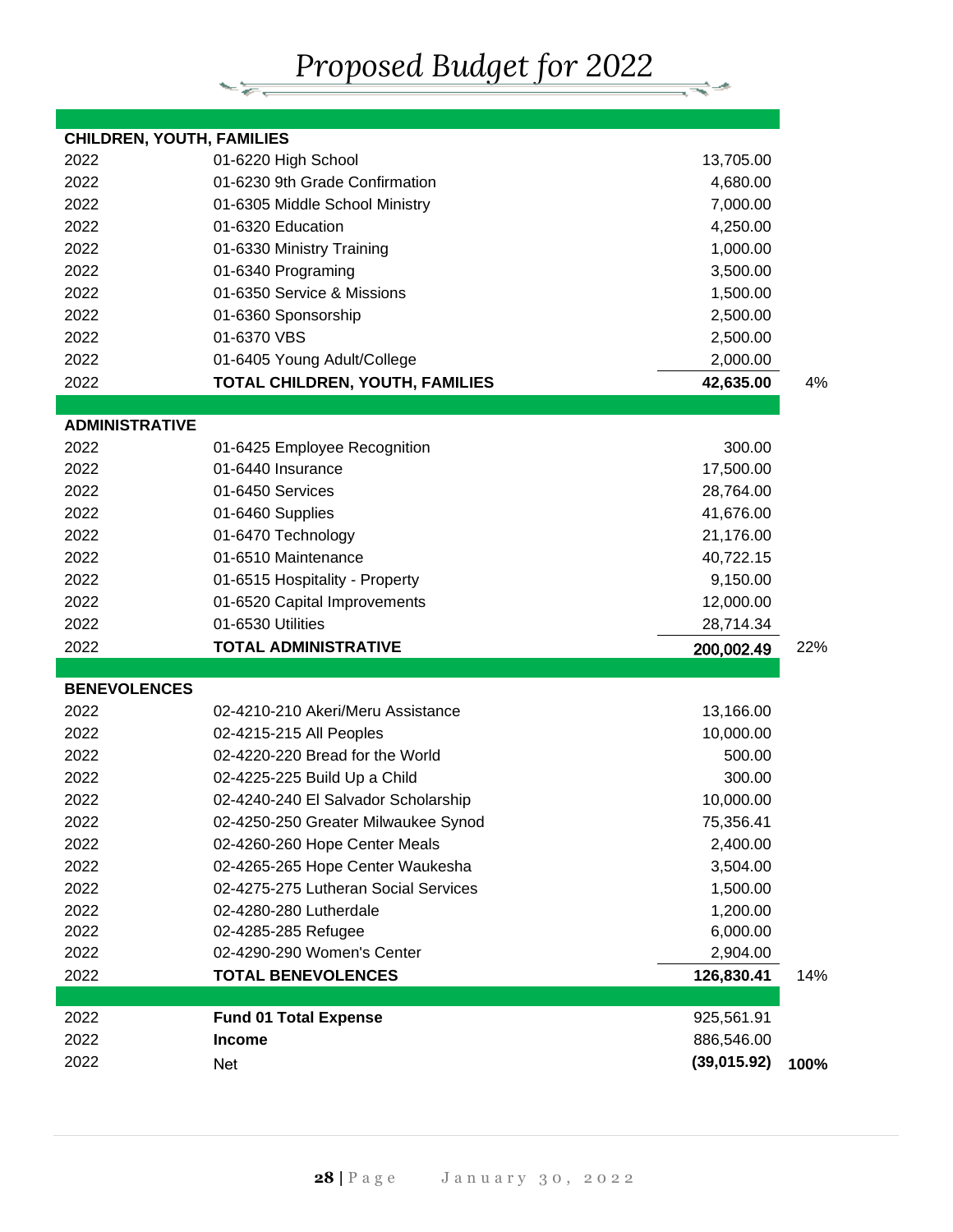

## **2022 Narrative Budget**

#### **Salaries/Compensation**

There have been several news reports of general inflation now exceeding 5% nationally. Also the ELCA Greater Milwaukee Synod's recommendation that congregations budget 5% increases in their 2022 budgets.

#### **Music**

The upright piano in the music office is in bad shape and needs to be replaced. The hammers are so bad that they affect the sound of the piano even after tuning. It is not recommended on this model to replace the hammers, but to replace the instrument. A replacement would be \$7,000-\$9,000.

#### **Children, Youth, Families**

#### **Children's Ministry**

Responding to the needs of St. Johns families, St. John's explored a variety of new ways to connect with our youngest members during the 2020-2021 program year. These include Sunday evening Pajama Party Zooms, Advent kits, and a virtual Christmas pageant as well as our very popular Summer Family Fun Nights and our new Interactive Family Worship.

The requested 2022 Children's Ministry portion of the budget restores funding to 2020 levels and also reflects the funding needed for these new programs, tools, and technologies that allow us to connect with our families in a multitude of new ways. We are incredibly excited to move this new programming forward into 2022.

#### **Middle School Ministry**

The overwhelming message we received loud and clear from our Middle School students during Covid is that they need to meet in person, be in community with each other and the larger congregation, and they need consistent programming and leadership that is just for them. This fall we launched our Sunday evening programming that includes a meal before class, and we have seen a dramatic change in our students as they begin to trust us and each other and open themselves back up.

The requested 2022 budget restores funding to 2020 levels and includes an increase to cover meal costs and a greater share of event costs. There are several middle school families who are in need of financial assistance for programming and our goal is to keep the cost of participation low for everyone and offer scholarship assistance for any remaining help needed. We also increased the amount to fund programs such as the Great Food Race that provide opportunities for our students to learn and serve in the greater community.

#### **VBS**

VBS was unfortunately canceled in 2020 and 2021. The Children, Youth and Family Board is proposing that we bring in Lutherdale to run a week-long VBS hosted at St. Johns. (We hosted a Lutherdale VBS in 2011.) This would not only provide a great summer program for our families, but it would help reduce the volunteer burden and it is a great community outreach tool. We are requesting \$2500 for VBS this year to help offset the cost of this program.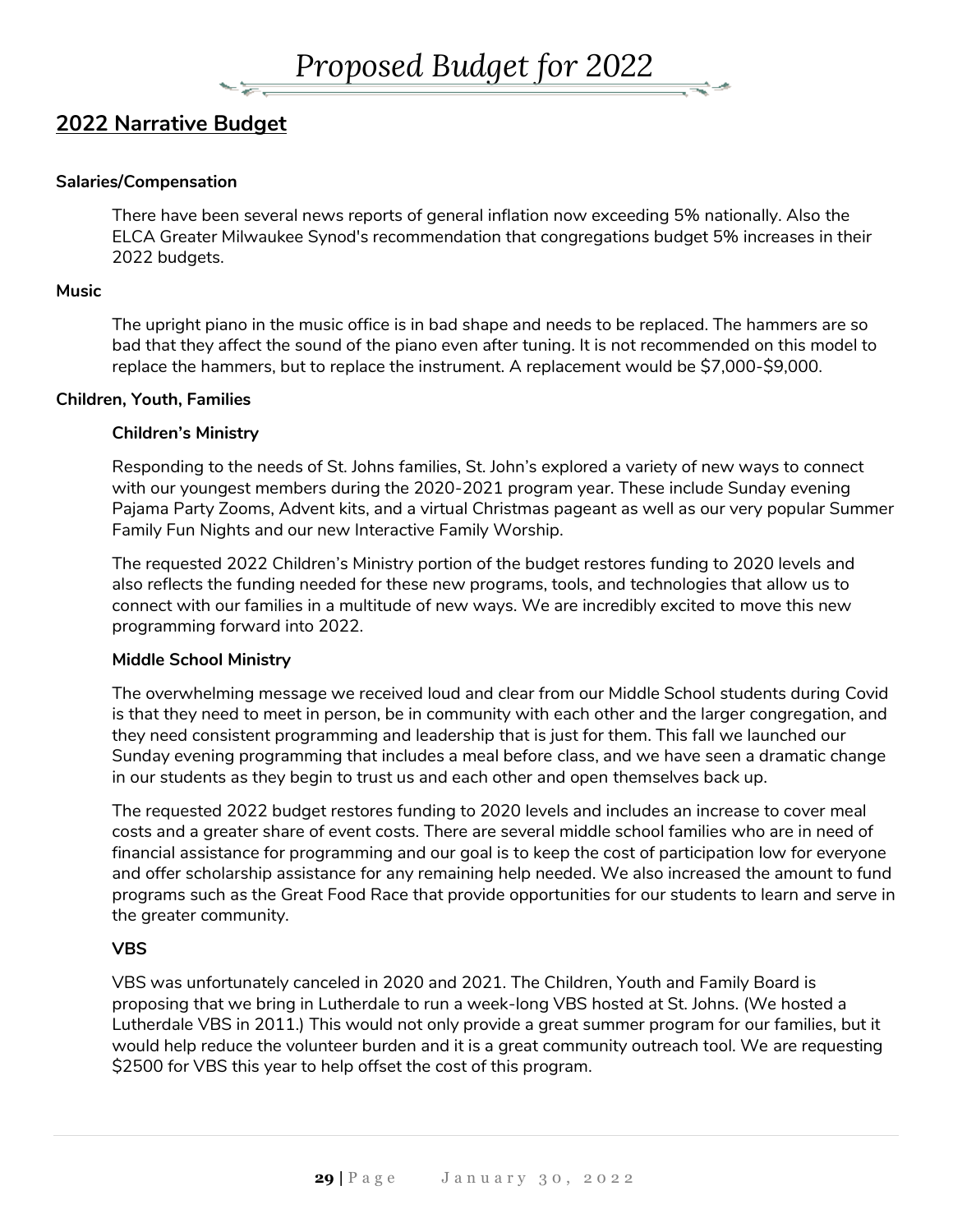

#### **9 th Grade Confirmation**

The incoming class for  $9<sup>th</sup>$  graders in 2022 is a much larger class than we have had in the past few years. So the cost to continue the same events are going to increase simply by the number of people. Lutherdale weekend in fall is a wonderful event for both the students and the mentors. In order to help build those positive mentor/mentee relationships, there need to be scheduled events with everyone.

#### **High School Youth**

Looking into the year 2022, I am sure that the numbers you see are a bit of a shock from the past. However, I think that if we say we really want to support our youth then we need to give them our support not only in the way of fundraising. This coming year, we have the ELCA Youth Gathering in Minneapolis, and this is a rather expensive event that we would really like to take a good-sized group of kids to. You will see that there are a lot of lines that directly relate to this event, that would not be listed every year for budgeting, as the trips we do in other years will not be as costly. It is also important that we are building the relationships between the kids and the congregation. We have had a wonderful turnout with the kids when we do dinner before youth group! That is definitely something that I feel needs to continue.

#### **Young Adults**

Sending care packages to our young adults twice a year is an amazing gesture and is received very well. However, that is not enough. We also need to plan things to get them to gather in those times where they are home from school and back in the area. Twice a year (around Christmas and in the summer) getting them back together to continue to build their relationship with the church in their newfound adult life is very important. As far as the care packages, shipping costs have gone up as of October 1, 2021. This past spring when we put together very simple packages and sent them, it cost over \$500.

#### **Administrative**

Projected increases in maintenance: 3% increase, utilities: 6% increase due to current inflation, and Capital improvements: \$12,000 for univent replacement